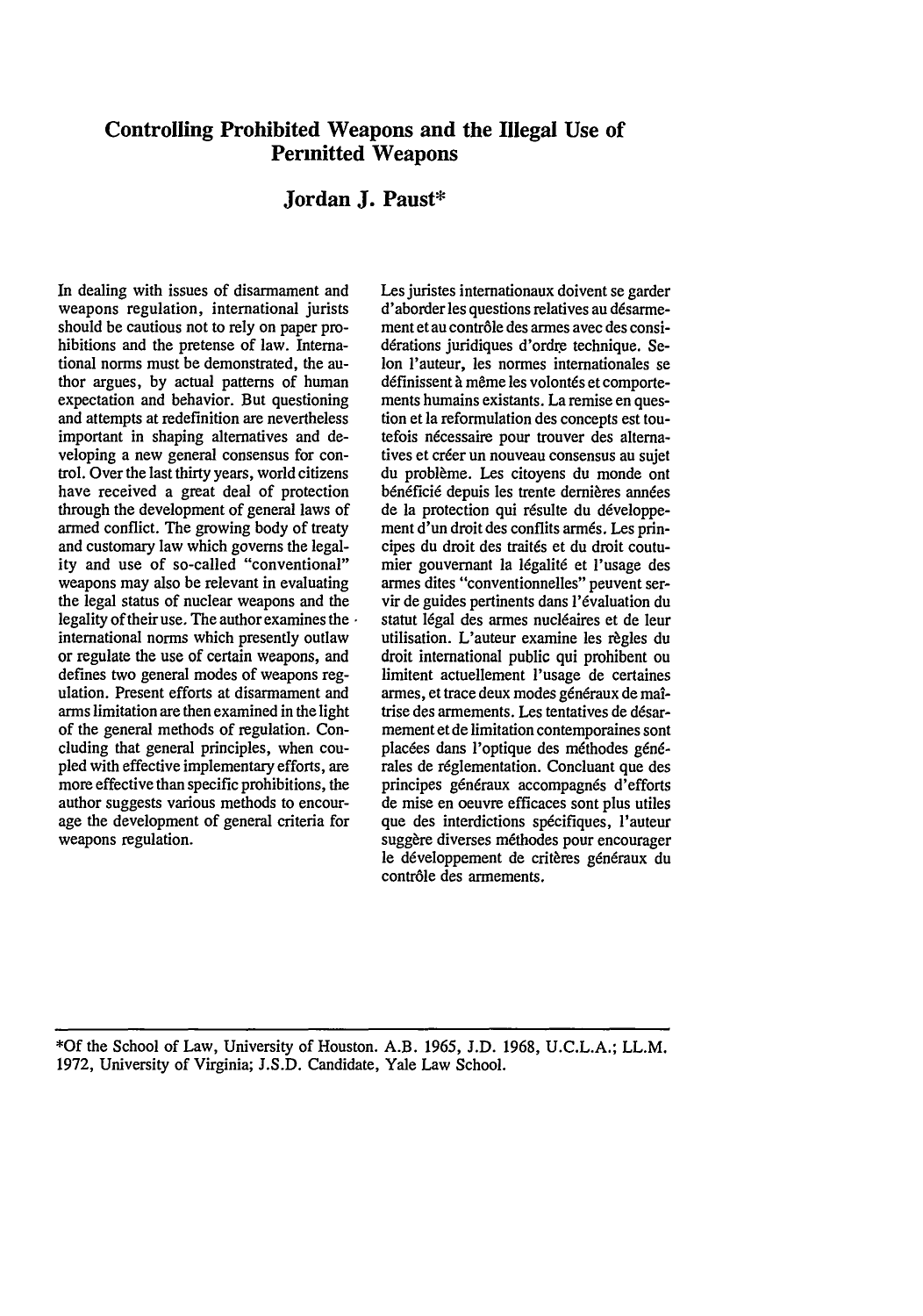## *Synopsis*

# **Introduction**

- **I. International Norms Outlawing or Regulating the Use of Certain Weapons**
- **II. Modes of Regulation and Control**
- **111. Toward More Effective Implementation**

## **Conclusion**

 $\mathbf{r}$ 

## **Introduction**

War, since the dawn of human history, has involved cruelty, suffering and atrocity. Similarly, weapons developed for the waging of war have too often been designed or used to produce inhumane death, injury and suffering. Even legally justifiable weaponry can cause death, suffering and destruction that concerned individuals find reprehensible and frightening.

It is not that this must always be, or that law cannot condition human attitudes and behavior to promote more humane forms of social violence and competitive destruction, but one should consider questions of disarmament and weapons regulation with measured caution. Law does limit permissible strategies and means of violence, but printed laws, in particular, are simply insufficient to assure implementation and protection.

It seems that the legally trained are especially prone to false comfort prompted **by** paper prohibitions and the pretense of law as illegality threatens, or even rages, just far enough away to be ignored. For the victims of war, the illusion of law can be far more perilous. Just as dangerous can be the passionate desires of lawyers to change aspiration into law **by** simply calling it law, that is, before such a change is demonstrated in actual patterns of human expectation and behavior.' It is a tragic irony that the very will to change the

<sup>&#</sup>x27;On the relationship between law and patterns of human expectation and behavior, see, *e.g.,* Paust, *The Concept of Norm: Toward a Better Understanding of Content, Authority, and Constitutional Choice* **(1980) 53** Temple **L.Q. 226,** and references cited therein [hereinafter *The Concept of Norm*]. On the utility of such a jurisprudential framework for more realistic and policy-serving inquiry concerning human rights and the law of **armed** conflict, see, *e.g., M.* McDougal, H. Lasswell **&** L. Chen, *Human Rights and World Public Order* **[:]** *The Basic Policies of an International Law of Human Dignity* **(1980);** M. McDougal & F. Feliciano, *Law and Minimum World Public Order* **[:]** *The Legal Regulation of International Coercion* **(1961);** Paust, *Human Rights: From Jurisprudential Inquiry to Effective Litigation* (1981) 56 **N.Y.U.L.** Rev. **227,** 245-56 [hereinafter *Human Rights].* See also, M. McDougal, H. Lasswell & **I.** Vlasic, *Law and Public Order in Space* **(1963)** 482-502.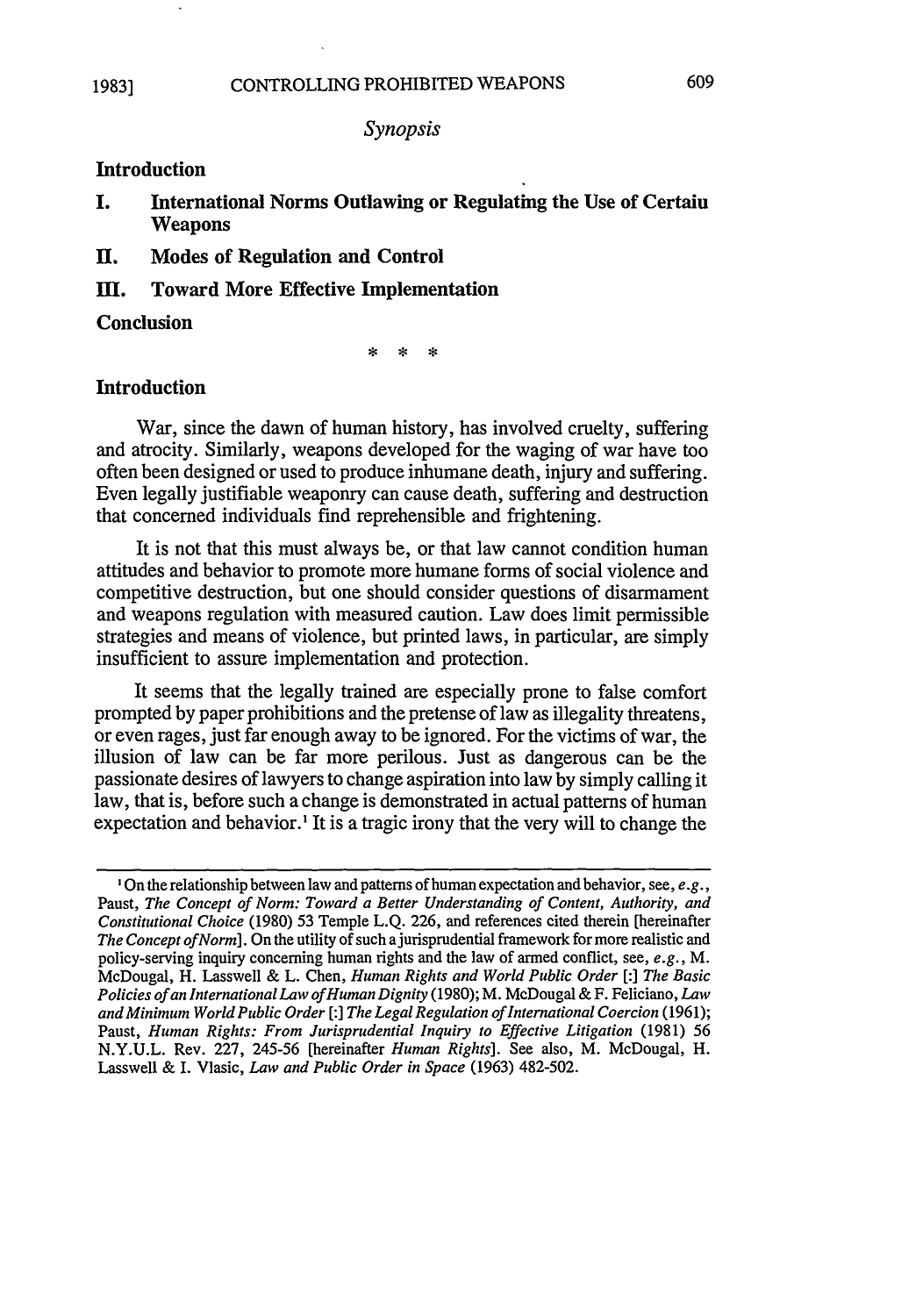law, to make warfare more humane and to assure more adequate human protection, can contribute to a lulled sense of security and can help to perpetuate an unregulated process of cruelty, suffering and atrocity.

At the same time, efforts at redefinition, although often unrealistic and even hazardous, can, at times, be heroic and may produce results. The law of armed conflict is potentially no more static than any other form of legal ordering. The choice of content is surely ours, 2 and concerned individuals do play a useful role in questioning present approaches to legality, in shaping alternatives, and in formulating new demands, even a new general consensus, regarding the content of law.3

With regard to the regulation of nuclear weaponry and nuclear disarmament, these concerns are very much to the point. While our cities remain hostage to a balanced nuclear terror, few should be comforted by paper law that proscribes the use of weapons poised to annihilate much of human civilization in less than half an hour. Even less comforting are the efforts of concerned individuals, however noble, to create such law by proclamation. What is needed is the formation of a new consensus that can form the basis, not merely for newly drafted legal documents, but also for an effective prohibition of the use of strategic nuclear weapons. Paper prohibitions simply cannot protect us from ourselves, and although well-intentioned declarations of illegality can help to shape future human attitudes and behavior, a functional prohibition is not likely without the formation of a new pattern of community expectation, one that is shared generally and that is lasting.

## I. International Norms Outlawing or Regulating the Use of Certain **Weapons**

Currently, such a new pattern of community expectation does not exist with regard to the use of nuclear weapons *per se*. As a concerned legal scholar rightly notes: "At present no treaty explicitly prohibits all use of nuclear weapons. It is also probably correct to say that, as yet, no rule of customary international law prohibits all use of nuclear weapons." 4 He adds, however,

<sup>2</sup> See, Paust *The Concept of Norm, ibid.,* 227 and fn. 5, 228 and fn. 7, 256-60, 274-6, and 278-87. See also Paust, *Human Rights, ibid.,* 249 regarding the concept of authority. 3See, e.g., McDougal, Lasswell & Reisman, *Theories About International Law: Prologue*

*to a Configurative Jurisprudence* (1968) 8 Va J. Int'l L. 188, 189-93; Paust, *Response to Terrorism: A Prologue to Decision Concerning Private Measures of Sanction* (1977) 12 Stanford J. Int'l Stud. 79, reprinted in A. Evans & J. Murphy, eds, *Legal Aspects of International Terrorism* (1978) 575. See also R. Falk, *A Study of Future Worlds* (1975).

<sup>4</sup> See Feinrider, *InternationalLaw asLaw of the Land:Another Constitutional Constraint on Use of Nuclear Weapons* (1982) 7 Nova L. J. 103, 113 (No. 1).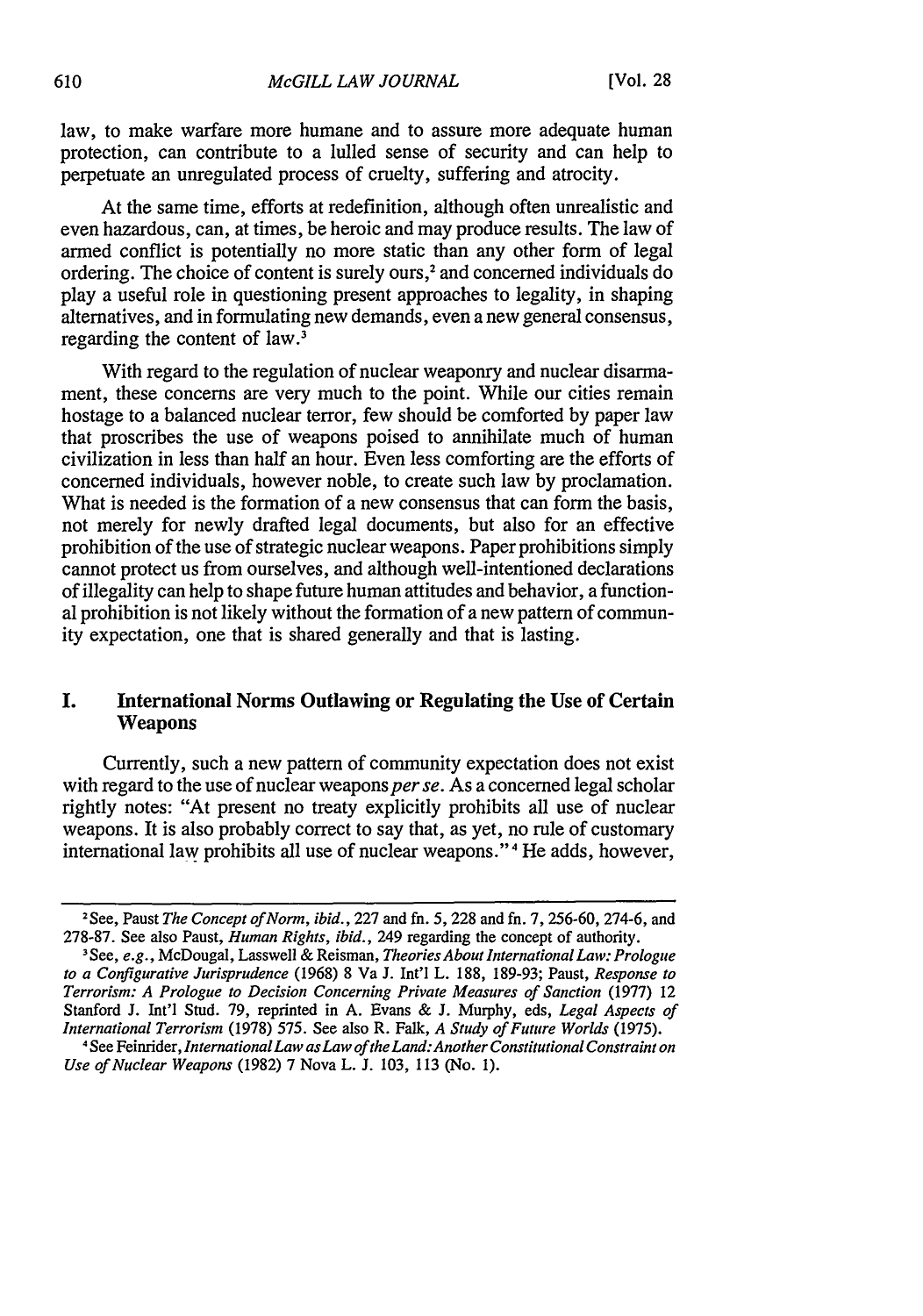that "a rule of customary international law outlawing nuclear weapons *per se* is currently in the process of being created",<sup>5</sup> and that "a variety of treaties, evidencing global disapprobation, explicitly outlaw or limit a significant number of nuclear weapon uses", including: *"deployment* or *use* in Antarctica, Latin America, earth orbit, outer space and on celestial bodies, and *deployment* on the seabed beyond the twelve-mile limit of national territorial seas." **<sup>6</sup>**

To this list of prohibitions, one should add the neutron warhead, a weapon system that is recognizably illegal under general principles of customary international law.7 But it is significant that most commentators are not prepared to recognize that all types and uses of nuclear weapons are illegal.8

See Paust, remarks, (1978) 72 Proc. Am. Soc. Int'l L. 39,43-5; *cf.* Rubin, letter, (1981) 21 Va J. Int'l L. 805, 808 and 811.

8 See, *e.g.,* Feinrider, *supra,* note 4; Cassese, *Weapons Causing Unnecessary Suffering: Are They Prohibited?* (1975) 58 Rivista di Diritto Int'l 12, 37 [hereinafter *Weapons Causing Unnecessary Suffering](but* see 36 and fn. 61); Moore, remarks, (1983) 9 Brooklyn J. Int'l L. (forthcoming); Paust, *The Nuclear Decision in World War 11 - Truman's Ending and Avoidance of War* (1974) 8 Int'l Law. 160, 166 and fn. 24 [hereinafter *The Nuclear Decision]* (but see 164, fn. 13). See also Cassese, *The Contribution of Italy at the Diplomatic Conference on the Development of Humanitarian Law of Armed Conflicts (1974-1977)* (1977) 3 Italian Y.B. Int'l L. 217,227. For contrary views, see, *e.g.,* Falk, Meyrowitz & Sanderson, *Nuclear Weapons and International Law* (1980)(Occasional Paper No. 10, Princeton World Order Studies Program), reprinted in (1980) 20 Indian J. Int'l L. 541; Fujita, *Reconsidération de l'affaire Shimoda -Analyse juridique du bombardement atomique de Hiroshima etNagasaki* (1980) 19 R. de dr. penal mil. et de dr. de la guerre 49; Fried, *Law and nuclear war* (1982) 38 Bull. Atom. Scientists 67-8 (June-July); Fried, *International Law Prohibits the First Use of Nuclear Weapons* (1981-82) 16 Rev. belgededr. int. 33; and Margolick, *Law Panel SeesAtom Arms as Illegal,* The New York Times (7 June 1982) B 2. Certain United Nations General Assembly resolutions also would prohibit the use of nuclear weapons. See, *e.g., Declaration on the Prohibition of the Use of Nuclear and Thermo-nuclear Weapons,* United Nations G.A. Res. 1653, 16 U.N. GAOR, Supp. (No. 17) 4, U.N. Doc. A/5100 (1961); and *Declaration on*

*<sup>5</sup>Ibid.,* 115. See also Boyle, *Arms Control [: Part 11,* Chicago Daily L. Bull. (27 April 1982) 3.

<sup>6</sup>Feinrider, *ibid.,* 113-4, citing the 1959 *Antarctic Treaty,* 12 U.S.T. 794, T.I.A.S. 4780, 402 U.N.T.S. 71 (ratified presently by twenty-six states); the 1967 *Treatyfor the Prohibition of Nuclear Weapons in Latin America,* 634 U.N.T.S. 281 (ratified presently by twenty-four states, but not by Argentina or Cuba); the 1967 *Treaty on Principles Governing theActivities of States in the Exploration and Use of Outer Space, including the Moon and Other Celestial Bodies,* 18 U.S.T. 2410, T.I.A.S. 6347, 610 U.N.T.S. 205 [hereinafter *Outer Space Treaty]* (ratified presently by eighty-one states); and the 1971 *Treaty on the Prohibition of the Emplacement of Nuclear Weapons and Other Weapons of Mass Destruction on the Seabed and the Ocean Floorand in the Subsoil Thereof,* 23 U.S.T. 701, T.I.A.S. 7337, reprinted in (1971) 10 I.L.M. 146 [hereinafter *Seabed Treaty].* On weapons in outer space, see also Vlasic, *Disarmament Decade, OuterSpace andInternationalLaw* (1981) 26 McGill L.J. 135; Zedalis & Wade, *Anti-Satellite Weapons and the Outer Space Treaty of 1967* (1978) 8 Cal. West. Int'l L.J. 454 and references cited therein; Christol, remarks, (1978) 72 Proc. Am. Soc. Int'l L. 47.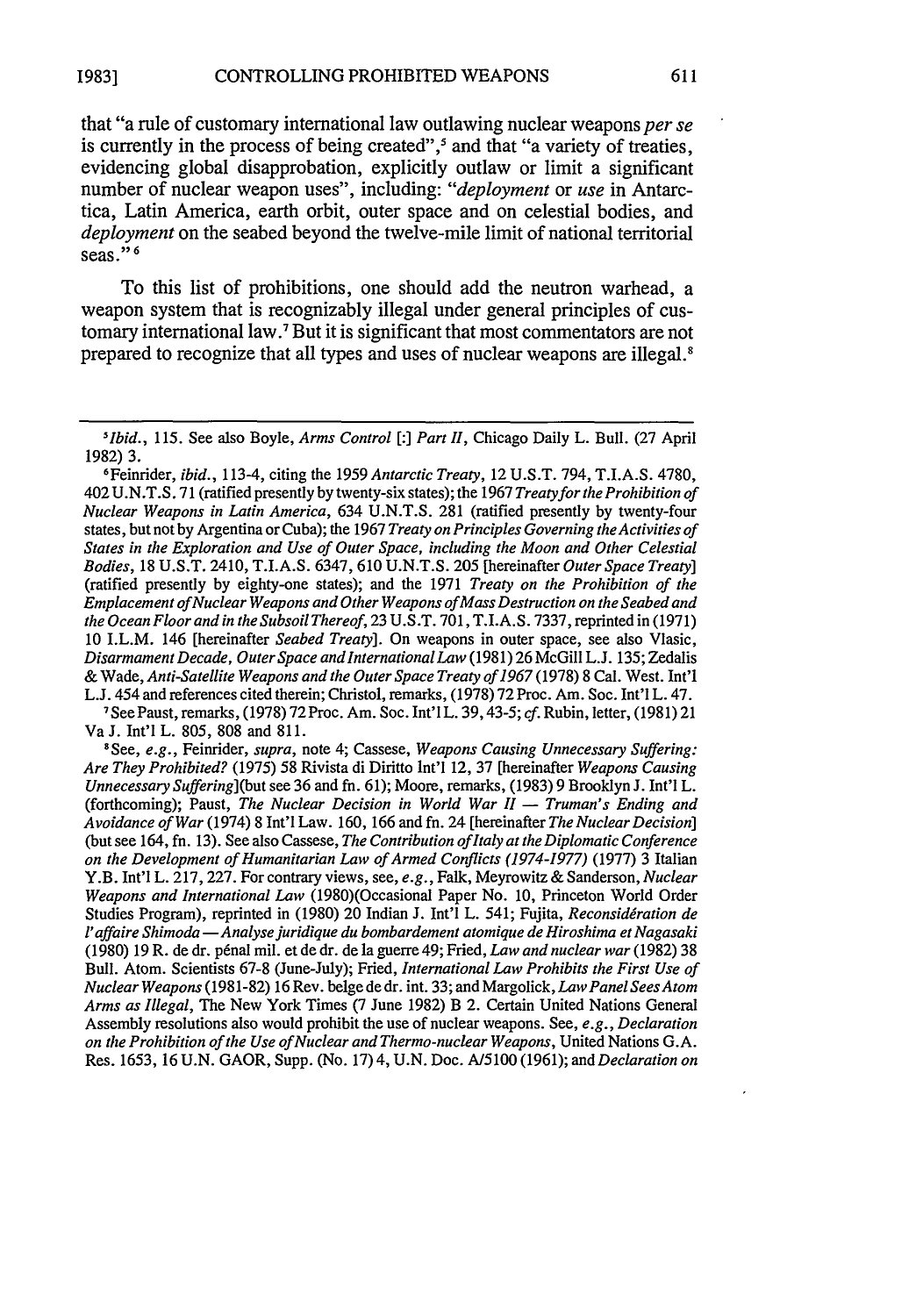Additionally, treaties limiting the use of nuclear weapons are not applicable where they would be most meaningful. Outside of Latin America,<sup>9</sup> our earthbound population centers are still unprotected by such treaties; they are often targeted specifically for thermonuclear destruction, and even if not targeted, they would suffer from uncontrolled nuclear fallout.

Curiously, our citizens have received more specific protection through the development of general laws of armed conflict over the last thirty years than through any particular controls upon nuclear weapons. For this reason, it is important to examine the treaty law and customary international law governing the legality and use of so-called "conventional" weapons. Although the problems of controlling conventional weapons are often thought to be less pressing, norms developed in that context may have significant application when examining the legal status of nuclear weapons and the legality of their use.

Customary international law prohibiting attacks by *any* weapon system directly on civilians had lapsed in part from World War I until the 1950s,"° but has been vigorously reconstituted in the last half of the twentieth century as a fundamental and uniform prohibition. This peremptory norm is evident in earlier United States military manuals where, for example, it was stated that it is a "generally recognized rule of international law that civilians must not be made the object of attack directed exclusively against them"." Similarly, it was recognized that a distinction must be made at all times between combatants and non-combatants,<sup>12</sup> that non-combatants cannot be made the object of attack,<sup>13</sup> and that such peremptory norms also prohibit the intentional terrorization of the civilian population or the intentional use of a strategy which produces terror that is not "incidental" to lawful combat operations. **1 4**

"See, *e.g.,* sources cited *ibid.*

**"** See Paust, *A Survey of Possible Legal Responses to International Terrorism: Prevention, Punishment, and Cooperative Action* (1975) 5 GaJ. Int'l & Comp. L. 431,441-5. These norms are peremptory for several reasons. First, no exceptions are permitted. Second, the intensity and degree of shared expectation over a period of thirty years reaffirm the peremptory nature of

*the Non-use of Force in International Relations and Permanent Prohibition of the Use of Nuclear Weapons,* United Nations G.A. Res. 2936, 27 U.N. GAOR, Supp. (No. 30) 5, U.N. Doc. A/8730 (1972).

See *Treaty for the Prohibition of Nuclear Weapons in Latin America, supra,* note 6. 1"See, *e.g.,* Paust, *The Nuclear Decision, supra,* note 8, 162-3 and 165-9.

<sup>&</sup>quot;United States Dep't of the Army, Field Manual 27-10, *The Law of Land Warfare (1956),* para. 25 [hereinafter *F.M. 27-10].*

**<sup>,2</sup>** See, *e.g.,* Paust, *MyLai and Vietnam:Norms, Myths andLeader Responsibility* (1972) 57 Mil. L. Rev. 99, 139-40, fn. 156 [hereinafter *My Lai and Vietnam];* Paust, *The Nuclear Decision, supra,* note 8, 162 and fn. 7, 165, and 168-70; and Robblee, *The Legitimacy of Modern Conventional Weaponry* (1976) 71 Mil. L. Rev. 95, 102 and fn. 49.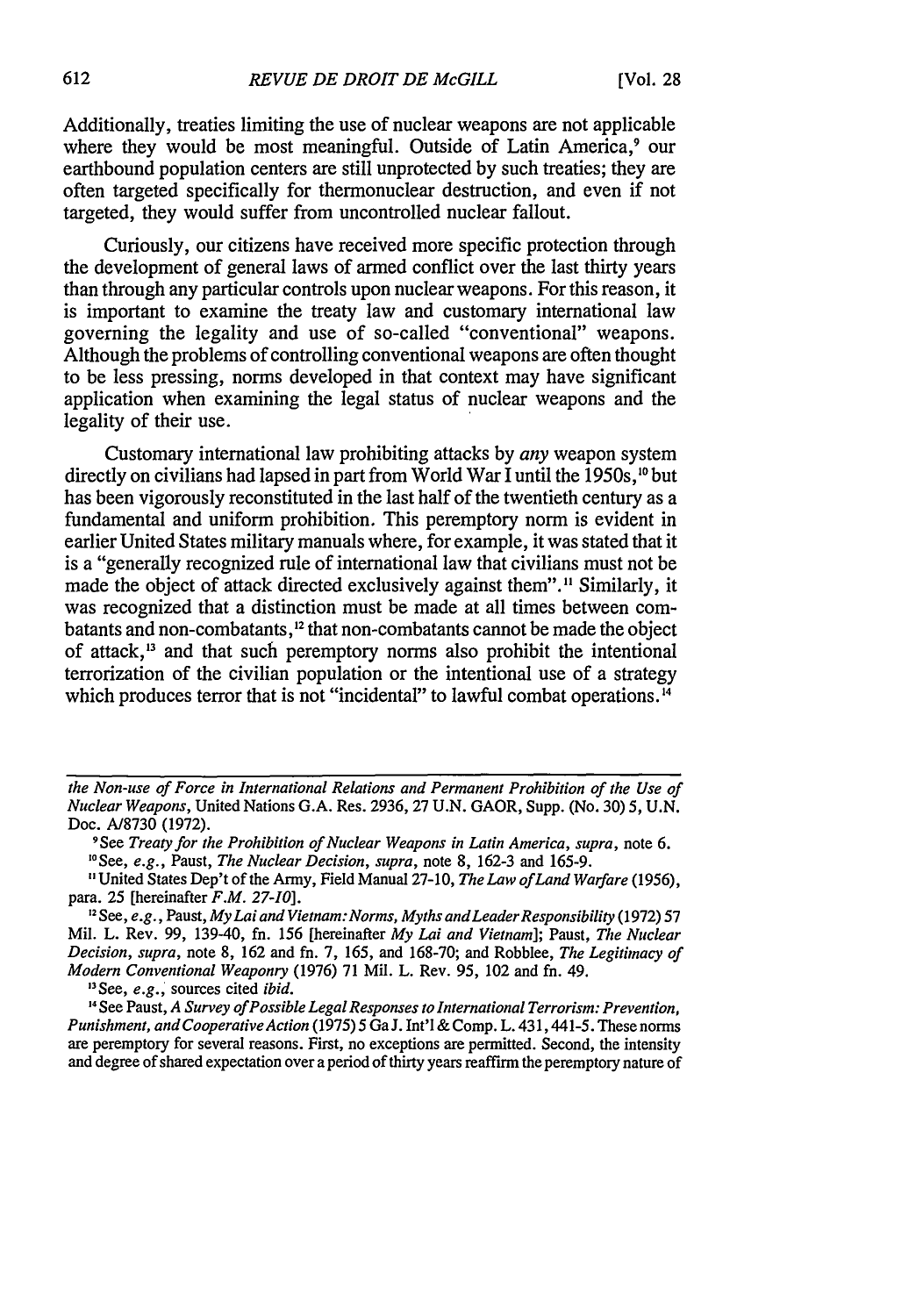These customary prohibitions were reaffirmed in the 1960s at two important Red Cross conferences *15* and in a 1968 United Nations General Assembly resolution that condemned indiscriminate warfare, prohibited attacks upon the civilian population, and required that a distinction be made between combatants and non-combatants. 16 In the 1970s, the 1974-77 Geneva Diplomatic Conference on Humanitarian Law culminated with the adoption in 1977 of two Protocols to the *Geneva Conventions* **17** which set forth in more detail the protected status of individual non-combatants, the civilian population and certain "civilian objects". For example, both Protocols contain the following humanitarian protections which must now govern the use of any strategy of warfare or weapon system:

1. The civilian population and individual civilians shall enjoy general protection against dangers arising from military operations. To give effect to this protection, the following rules... shall be observed in all circumstances.

2. The civilian population as such, as well as individual civilians, shall not be the object of attack. Acts or threats of violence the primary purpose of which is to spread terror among the civilian population are prohibited.

3. Civilians shall enjoy the protection afforded by this section, unless and for such time as they take a direct part in hostilities."8

these norms. See *infra,* note 18 and accompanying text. Specifically, art. 51 of Protocol **I** to the *Geneva Conventions, infra,* note 17, applies "in all circumstances" (para. 1), "reprisals are prohibited" (para. 6), and violations by one party do "not release" others (para. 8). Additionally, obligations contained in the *Geneva Conventions* are owed to humankind, not to a particular state. See, *e.g.,* Paust & Blaustein, *War Crimes Jurisdiction and Due Process: The Bangladesh Experience* (1978) 11 Vand. J. Trans. L. **1,** 33-4, and sources cited therein.

"See, *e.g.,* Paust, *My Lai and Vietnam, supra,* note 12, 140.

"See United Nations G.A. Res. 2444, 23 U.N. GAOR, Supp. (No. 18) 50, U.N. Doc. A/7218 (1968). See also discussion in Paust, *ibid,* 139.

" 7The two 1977 Geneva Protocols Additional are found at U.N. Doc. A/32/144, Annexes I & II and are reprinted in (1977) 16 I.L.M. 1391 and 1442.

<sup>18</sup> Protocol I, *ibid.*, art. 51, paras 1-3; Protocol II, *ibid.*, art. 13, paras 1-3. Some have noted that many states are not sure whether these and related prohibitions in Protocol I apply to nuclear warfare. See Almond, remarks, (1980) 74 Proc. Am. Soc. Int'l L. 196. Some have argued that they do not. See Kalshoven, remarks, (1980)74 Proc. Am. Soc. Int'l L. 203, fn. 8, citing United States and United Kingdom Statements of Understanding that "new rules" or "rules established by" Protocol I are "not intended to have any effect on and do not regulate or prohibit the use of nuclear weapons". As noted *supra,* however, the prohibitions of attack on civilians as such, and the use of indiscriminate weapons or means of warfare are not "new" or "established by" Protocol I, but mirror or complement recaptured customary prohibitions. See *supra,* notes 10 to 17 and accompanying text as well as *infra,* notes 19 to 24 and accompanying text. See also Matheson, remarks, (1978) 72 Proc. Am. Soc. Int'l L. 26, 29; and Delessert, remarks, (1978) 72 Proc. Am. Soc. Int'l L. 36, 37, who state that the differentiation between civilians and military personnel is a fundamental distinction, a pillar of humanitarian law which is reaffirmed throughout the Protocols. Further, the United States has recognized this general prohibition. See *supra,* notes 11-3 and accompanying text. It also recognizes that the use of certain nuclear weapons can violate international law. See *supra,* note 7.

 $\overline{1}$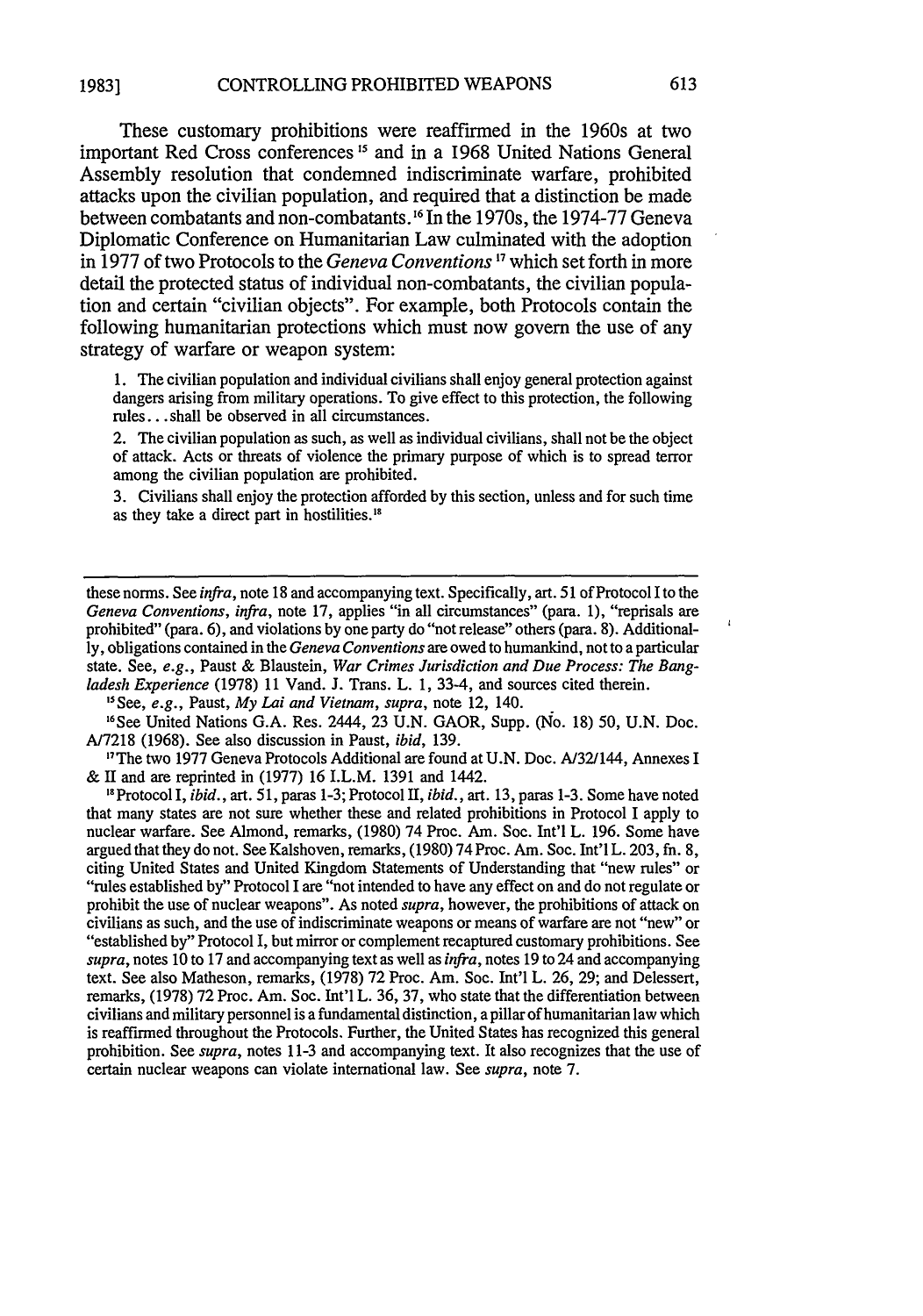Recaptured custom and new treaties have thus merged to provide norms relevant to the use of weapons. More specifically, civilian starvation as a "weapon" is strictly prohibited by the Protocols **19** and by relatively recent customary law." Protocol I to the *Geneva Conventions,* applicable in times of armed conflict of an international nature,<sup>21</sup> also provides a detailed elucidation of the prohibition against indiscriminate attacks while condemning the employment of any "method or means of combat which cannot be directed at a specific military objective" and any method or means "the effects of which cannot be limited as required.., and consequently... [is] of a nature to strike military objectives and civilian or civilian objects without distinction".<sup>22</sup> Protocol I requires additionally that the signators "take all feasible precautions in the choice of means and methods of attack with a view to avoiding, and in any event to minimizing, incidental loss of civilian life, injury to civilians and damage to civilian objects" $3 - a$  provision that, if adequately implemented, must affect both the selection and the use of various weapons. Article 35 of Protocol I also reiterates the customary law of The Hague when declaring:

1. In any armed conflict, the right of the Parties to the conflict to choose methods or means of warfare is not unlimited.

2. It is prohibited to employ weapons, projectiles and material and methods of warfare of a nature to cause superfluous injury or unnecessary suffering.<sup>24</sup>

These developments were soon followed by the adoption, in 1980, of a United Nations sponsored *Convention on Prohibitions or Restrictions on the*

<sup>&</sup>quot;See Protocol I, *ibid.,* art. 54; Protocol II, *ibid.,* art. 14.

<sup>&</sup>quot;See, *e.g.,* Paust, remarks, (1975) 69 Proc. Am. Soc. Int'l L. 45-52, 57-8, 60-1 (on the right to food); Mudge, *Starvation as a Means of Warfare* (1970) 4 Int'l Law. 228. See also Aldrich, remarks, (1973) 67 Proc. Am. Soc. Int'l L. 141, 147-8; Blix, remarks, (1973) 67 Proc. Am. Soc. Int'l L. 149, 154.

<sup>&</sup>lt;sup>21</sup> For guidance concerning this threshold level of armed conflict and other stages of conflict, plus a discussion of the applicability of relevant legal norms, see, *e.g.,* Paust & Blaustein, *supra,* note 14, 10-9 and 38, and sources cited therein. See also J. Bond, *The Rules of Riot: Internal Conflict and the Law of War* (1974).

<sup>2</sup>Protocol I, *supra,* note 17, art. 51, paras 4-5. See also arts 48, 52-3, 57-8, and 85, para. 3. *13Ibid.,* art. 57, sub-para. 2(a)(ii). See also arts 48, 51-3, 57, and 85, para. 3.

<sup>&</sup>lt;sup>24</sup> Ibid. On this customary set of norms, see, *e.g.*, Paust, *Does Your Police Force Use Illegal Weapons? A Configurative Approach to Decision Integrating International and Domestic Law* (1977) 18 Harv. Int'l L.J. 19, 29-37 and sources cited therein [hereinafter *Illegal Weapons];* Paust, *Weapons Regulation, Military Necessity and Legal Standards: Are Contemporary Department of Defense "Practices" Inconsistent With Legal Norms?* (1974) 4 Den. **J.** Int'l L. & Pol. 229 [hereinafter *Weapons Regulation];* Cassese, *Weapons Causing Unnecessary Suffering, supra,* note 8, 15-7, 23-9 and 40 (a useful, if somewhat pessimistic inquiry into trends, conditioning factors and alternatives); Blix, remarks, (1978) 72 Proc. Am. Soc. Int'l L. 30, 32-3; and Delessert, *supra,* note 18, 37.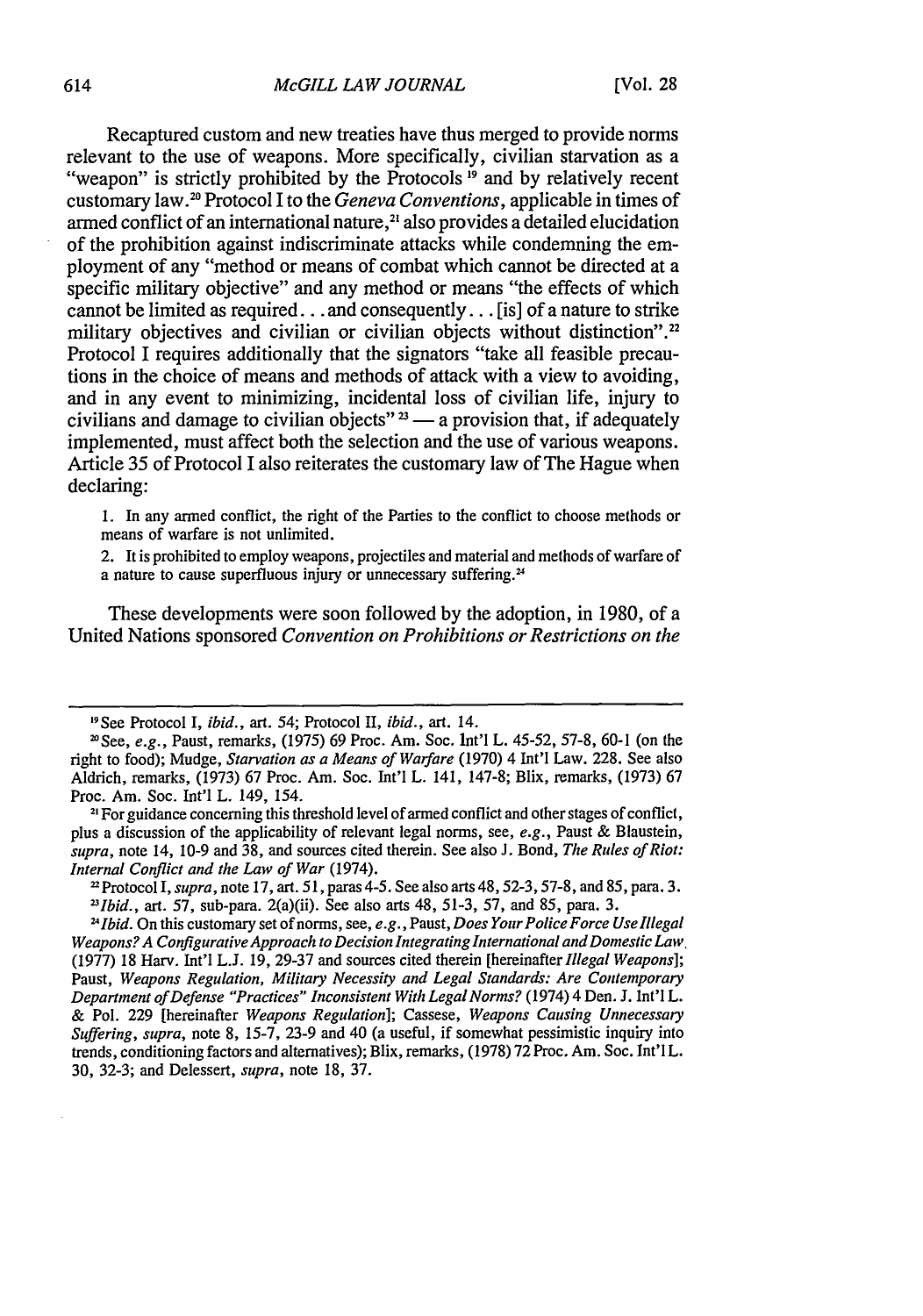*Use of Certain Conventional Weapons Which May'be Deemed to be Excessively Injurious or to Have Indiscriminate Effects.'* The more important portions of the **1980** *Convention* are contained in three Protocols, two of which, at least, must be accepted by signators to the *Convention*<sup>26</sup> The Protocols, which mirror or supplement customary prohibitions, are as follows: (a) Protocol on Non-Detectable Fragments; **(b)** Protocol on Prohibitions or Restrictions on the Use of Mines, Booby-Traps and Other Devices; and (c) Protocol on Prohibitions or Restrictions on the Use of Incendiary Weapons.<sup>27</sup> Although the Protocols form the major portion of the *Convention,* it is nonetheless significant that the preambular portion, which is as much a part of the *Convention* as any other, $2\hat{s}$  reaffirms the customary law of The Hague which "prohibits the employment in armed conflicts of weapons, projectiles and material and methods of warfare of anature to cause superfluous injury or unnecessary suffering".<sup>29</sup>

The Preamble also reaffirms "the general principle of the protection of the civilian population against the effects of hostilities", a reaffirmation set forth more specifically in Protocols **II** and **III** of the **1980** *Convention.* For example, art. 3, para. 2 of Protocol II declares that mines, booby-traps or "other devices" which are covered **by** the Protocol cannot, in any circumstance, be directed, "either in offence, defence or **by** way of reprisals, against the civilian population as such or against individual civilians". Paragraphs **3** and 4 of art. **3,** in a manner similar to Protocol **I** of the *Geneva Conventions,<sup>30</sup>* prohibit the indiscriminate use of mines, booby- traps and related devices **3'** and also require that all "feasible precautions" which are "practicable" under the circumstances be made "to protect civilians from the effects of such **weapons".32** Other articles place further restrictions on certain booby-traps,

*"Supra,* note **17.** See also *supra,* notes 22 and **23** and accompanying text; *I.L.A. Report, ibid.,* **62,** quoting the United States Delegation Report.

**<sup>2</sup>U.N.** Doe. **A/CONF. 95/15 (1980),** reprinted in **(1980) 19** I.L.M. **1523** [hereinafter Conventional Weapons *Convention]* (signed **10** April **1981).**

<sup>6</sup>See *ibid.,* art. 4, **para. 3.**

*<sup>\* &</sup>quot;Ibid.,* Protocols I-Ill. For further elucidation, see Committee on Armed Conflict, "Report on the **1980** Convention on Certain Conventional Weapons" in International Law Association, American Branch, *Proceedings and Committee Reports* **(1982) 58-66** [hereinafter *I.L.A. Report]. The I.L.A. Report* included a recommendation, at **66,** that the United States ratify the Convention and accept all three Protocols.

<sup>&</sup>quot;See Vienna Convention *on the Law of Treaties,* **U.N.** Doc. **A/CONF. 39/27, 289 (1969),** art. **31(2),** reprinted in **(1969) 8** I.L.M. **679.**

*<sup>9</sup>Conventional Weapons Convention, supra,* note **25.** See also Protocol II, art. **6,** para. 2; *I.L.A. Report, supra,* note **27, 58, 60** and **62;** and *supra,* note 24 and accompanying text.

**<sup>31</sup>** *Conventional Weapons Convention, supra,* note **25,** Protocol **I,** art. **3,** para. **3.** See also *I.L.A. Report, ibid.,* **62.**

*<sup>&</sup>quot;Conventional Weapons Convention, ibid.,* Protocol **II,** art. **3,** para. 4. See also arts 4-9; *I.L.A. Report, ibid.,* **62-3.**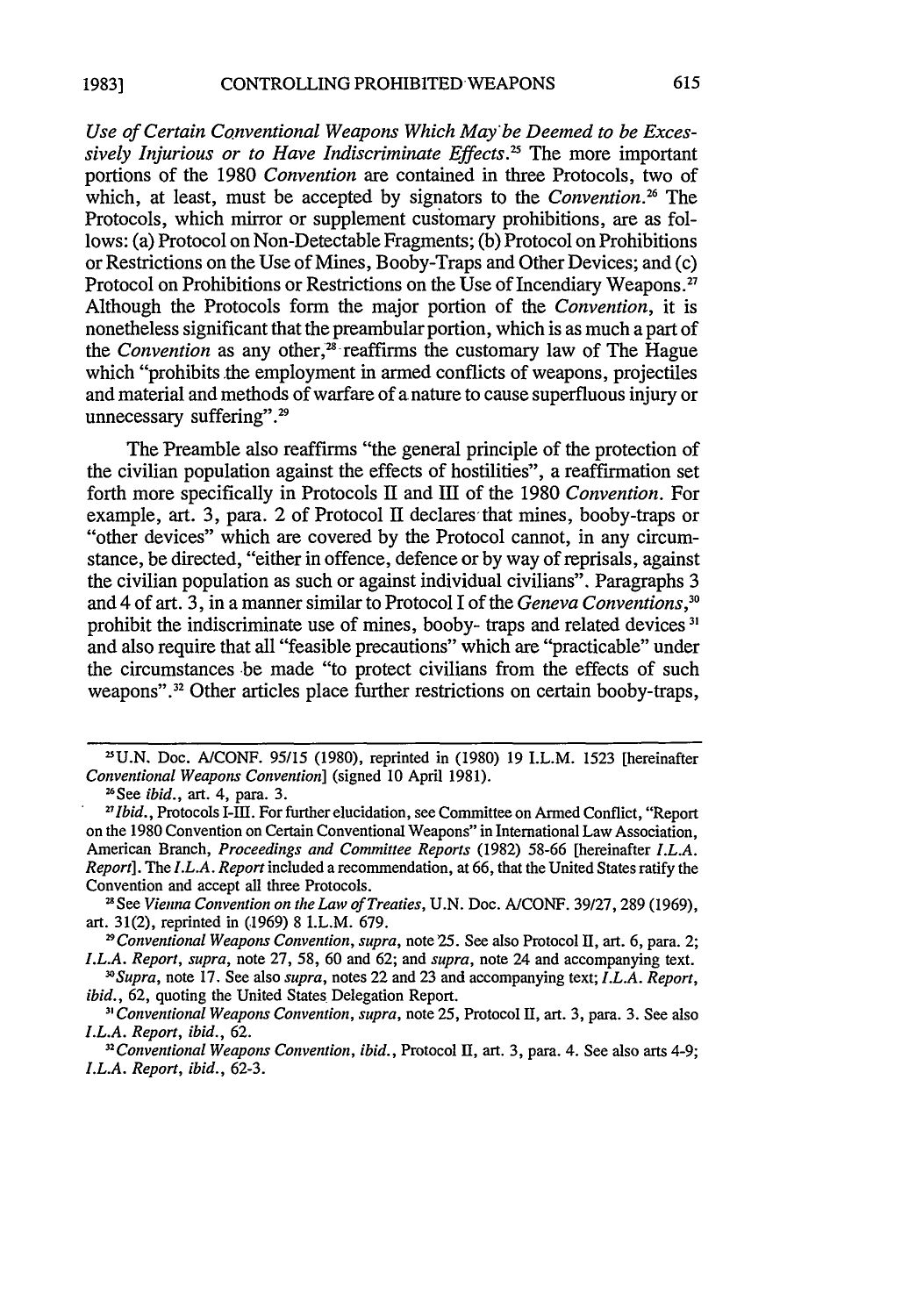on "remotely delivered" and on "other than remotely delivered" weapon systems within the ambit of the Protocol so that the same purposes are served.<sup>33</sup> As if to underscore the general customary law of The Hague, art. 6, para. 2 of Protocol II recognizes that "[i]t is prohibited in all circumstances to use any booby-trap which is designed to cause superfluous injury or unnecessary suffering".<sup>34</sup>

Protocol III reaffirms the general principle of civilian protection by declaring: "It is prohibited in all circumstances to make the civilian population as such, individual civilians or civilian objects the object of attack by incendiary weapons." **15** Nevertheless, incendiary weapons can be used, when necessary for legitimate military purposes, against combatants or military targets.36 Other provisions in Protocol III delimit further the circumstances in which incendiary weapons may be used, $37$  the primary purpose of such limitations being the desire to avoid unnecessary "loss of civilian life, injury to civilians and damage to civilian objects".<sup>38</sup> Thus, Protocol III has the effect of reaffirming the general customary prohibition against unnecessary death, injury and suffering while providing more detailed guidance concerning the illegal use of incendiary weapons under certain circumstances.<sup>39</sup>

It is also useful to note that the 1980 *Convention,* in Protocol I, does outlaw specific weapon systems entirely, prohibiting the "use of any weapon the primary effect of which is to injure by fragments which in the human body escape detection by x-rays".<sup>40</sup> The prohibition is clearly of a humanitarian

*"Supra,* note 25, Protocol III, art. 2, para. 1. See also *I.L.A. Report, ibid.,* 61.

*" <sup>7</sup> Conventional Weapons Convention, supra,* note 25, Protocol III, art. 2, paras 2-4. See also art. 1 and *I.L.A. Report, ibid.,* 61.

*"Conventional Weapons Convention, ibid.,* Protocol III, art. 2, para. 3. See generally Protocol III, art. 2; *I.L.A. Report, ibid.,* 61.

*<sup>1</sup> <sup>3</sup>Conventional Weapons Convention, ibid.,* Protocol II, arts 4-6. See also arts 7-9; *I.L.A. Report, ibid.,* 62-3.

*<sup>3</sup> 4Conventional Weapons Convention, ibid.,* Protocol II, art. 6, para. 2. See also *supra,* notes 24 and 29. As the U.S. Delegation Report states, this article "reaffirms that the existing prohibition on weapons causing unnecessary suffering applies to booby-traps". *I.L.A. Report, ibid.,* 63.

<sup>&</sup>quot;See, *e.g., I.L.A. Report, ibid.,* 60-1; Robblee, *supra,* note 12, 128-33; *F.M. 27-10, supra,* note 11, para. 36; Aldrich, *supra,* note 20, 148 and 168; Paust, remarks, (1973) 67 Proc. Am. Soc. Int'l L., 162-3; Kalshoven, remarks, (1973) 67 Proc. Am. Soc. Int'l L. 160. See also Matheson, remarks, (1979) 73 Proc. Am. Soc. Int'l L. 157-8; and Matheson, *supra,* note 18; A. Trooboff & A. Goldberg, eds, *Law and Responsibility in Warfare* **-** *The Vietnam Experience* 156-8, 164-5, 174, and 177; Blix, *supra,* note 24, 30-1, 34 and 46; Han, remarks, (1978) 72 Proc. Am. Soc. Int'l L. 49.

*<sup>39</sup> SeeI.L.A. Report, ibid.,* 61. On the more general prohibition of unnecessary death, injury or suffering, see, *e.g.,* sources cited *supra,* note 24.

*<sup>4°</sup>Supra,* note 25, Protocol I. This statement is the entire prohibition contained in the Protocol.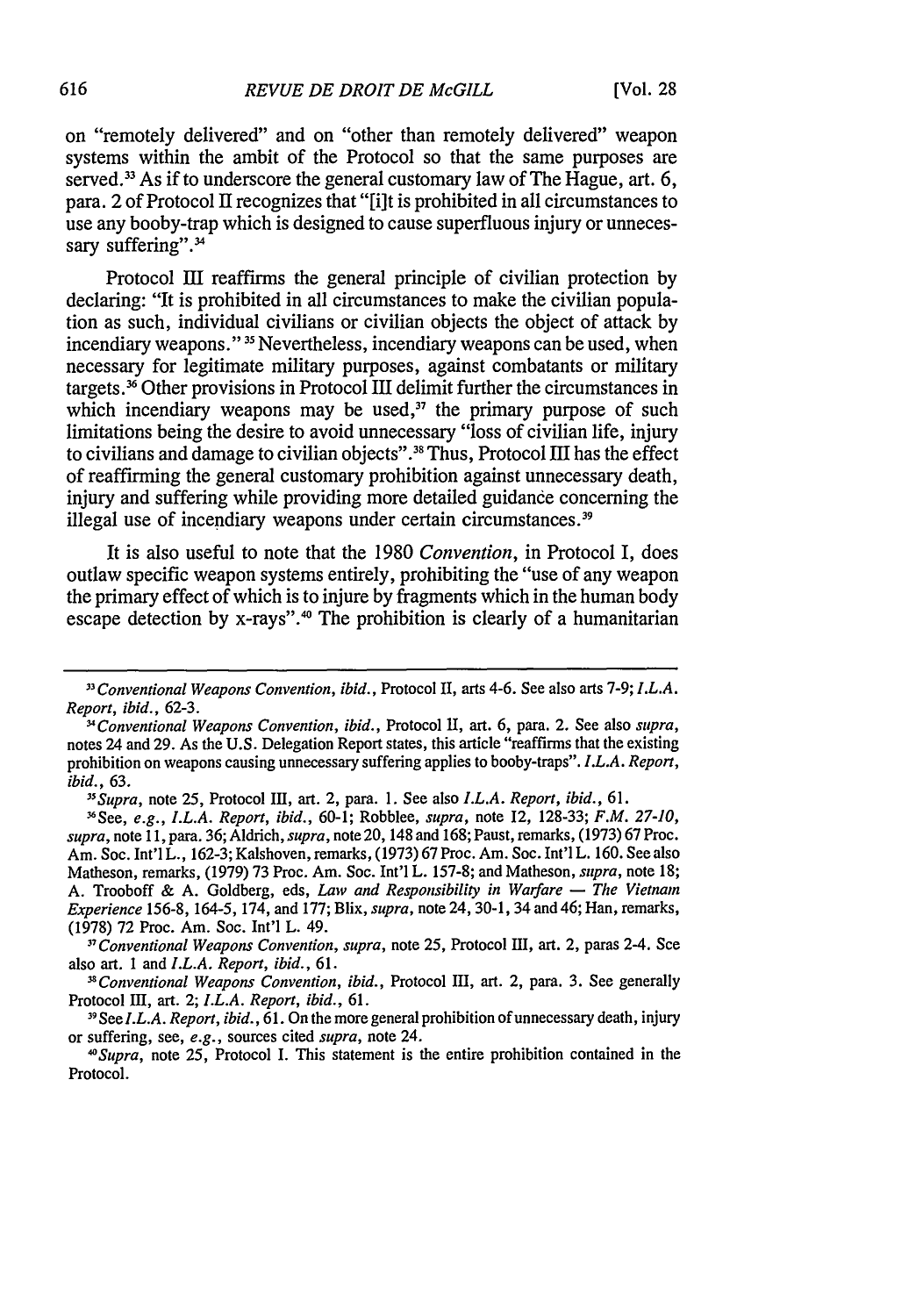nature and is designed to assure that no non-detectable fragments lodge in the human body because such fragments are nearly impossible to remove without exploratory surgery that may lead to greater injury and suffering. As a recent International Law Association report notes: "[Sluch weapons are likely to complicate or preclude effective medical treatment for no legitimate military purpose."<sup>41</sup> The report adds: "[T]he use of such weapons would clearly cause unnecessary suffering and would violate the complementary principles of military necessity and humanity underlying the law of armed conflict."<sup>42</sup>

Both the 1980 *Convention*<sup>43</sup> and Protocol I to the *Geneva Conventions*<sup>44</sup> contain a prohibition against the use of "methods or means of warfare which are intended, or may be expected, to cause widespread, long-term and severe damage to the natural environment". Protocol III to the 1980 Convention declares further:

It is prohibited to make forests or other kinds of plant cover the object of attack by incendiary weapons except when such natural elements are used to cover, conceal or camouflage combatants or other military objectives, or are themselves military objectives.<sup>4</sup>

This prohibition and its exceptions clearly grew out of concern about United States bombing practices in the Vietnam War, but the destruction of "the natural environment" was not then,<sup>46</sup> nor is it now, prohibited in all circumstances. Perhaps more suspect now, however, would be the use of chemical defoliants that serve military objectives but nonetheless produce "long-term and severe damage".<sup>47</sup> Especially prohibited should be the use of chemical weapon systems which are known or should be known to produce long-term, severe human suffering unrelated to military objectives. Here, one has in mind certain cancer-causing agents, but others may be impermissible under the general proscription of unnecessary death, injury or suffering. The Soviet Union, for example, has been accused of using such weapons in its war in Afghanistan, in particular, chemical weapons that destroy human skin and produce other forms of unnecessary injury and suffering."

4 1Actually, such destructive consequences may be impermissible, depending upon the circumstances, under customary prohibitions of unnecessary destruction. See generally *F.M. 27-10, supra,* note 11, paras 3, 41 and 56; Paust, *Weapons Regulation, supra,* note 24, 232.

41See, *e.g.,* Weinraub, *U.S. Assails Sovietfor Reported Use of Toxin Weapons,* The New York Times (30 November 1982) A *1; Chemical War in Afghanistan,* The New York Times (5

*<sup>4</sup> "I.L.A. Report, supra,* note 27, 62. See also Cassese, *Weapons Causing Unnecessary Suffering, supra,* note 8, 12; Matheson, *supra,* note 36, 157. *<sup>42</sup>*

*<sup>1</sup>I.L.A. Report, ibid. <sup>43</sup>*

*Supra,* note 25, Preamble.

*<sup>&</sup>quot;Supra,* note 17, art. 35, para. 3. *<sup>4</sup>*

<sup>&</sup>lt;sup>45</sup> Supra, note 25, Protocol III, art. 2, para. 4.

See, *e.g.,* Paust, *My Lai and Vietnam, supra,* note 12, 152; Trooboff & Goldberg, *supra,* note 36, 158-60, 165-6, 168-9, 177, and 179-80.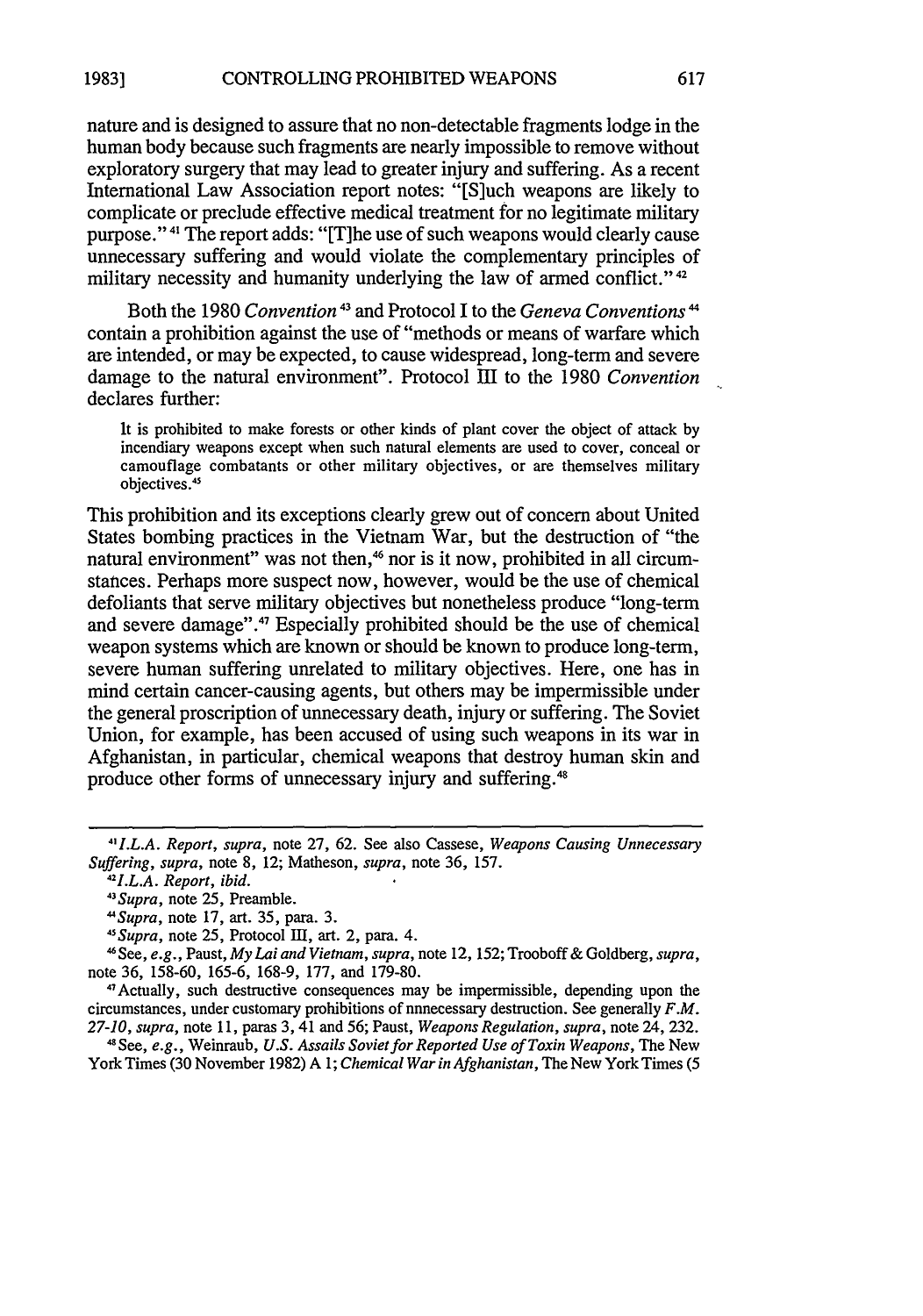Other treaties exist to ban or regulate gaseous, biological and toxic weapons,<sup>49</sup> some of which will be discussed by other contributors to this special issue. Treaty and customary law also prohibit the use of poison or poisoned weapons,<sup>50</sup> as well as explosive or incendiary projectiles weighing less than 400 grams.<sup>sı</sup> Customary international law has, moreover, prohibited the use of irregularly shaped bullets and bullets which expand or flatten easily in the human body to produce excessive wound injury.<sup>52</sup> A few other weapon systems are illegal *per se* under international law,<sup>53</sup> but the regulation of most weapons continues to take place under general principles of customary law and certain norms of human rights law. $\frac{54}{12}$  Such principles include, of course, the customary law of The Hague mentioned above. $55$ 

#### **II.** Modes **of Regulation and Control**

From this brief survey of international law outlawing or regulating the use of weapons, it is evident that international norms already play a signifi-

"OSee, *e.g.,* Robblee, *supra,* note 12, 98, 100, fn. 94 and 150, fn. 202; *F.M. 27-10, supra,* note 11, para. 37. With regard to "poisoned" nuclear weapons, see Paust, *The Nuclear Decision, supra, note 8, 164, fn. 13; Paust, supra, note 7, 44-5.* 

See, *e.g.,* Robblee, *ibid.,* 110, fn. 94; Cassese, *Weapons Causing Unnecessary Suffering,* supra, note 8, 14; Paust, *Illegal Weapons*, supra, note 24, 32-3.

1 2 See, *e.g.,* Cassese, *ibid.,* 14, 17 and 21-4; Paust, *ibid.,* 31-7; Robblee, *ibid., 104-5,* **<sup>110</sup>** and fn. 94; *U.K. Manual, supra,* note 49, 175, item *g;List ofWar Crimes, supra,* note 49, item 27. See also United Nations Conference on Prohibitions or Restrictions of Use of Certain Conventional Weapons, *Resolution on Small-Calibre Weapon Systems,* 23 September 1979, U.N. Doc. A/CONF. *95/15,* Appendix E, reprinted in (1980) 19 I.L.M. 1536.

53For limited examples, see, *e.g.,* Cassese, *ibid.,* 14; Paust, *ibid.,* 31-2; Robblee, *ibid., 110* and fn. 94. It should be noted here once again that "weapons of mass destruction" (both nuclear and non-nuclear) are prohibited in outer space or on celestial bodies other than the earth, in the Antarctic, and their emplacement is not permitted on the seabed, ocean floor or subsoil thereof. See the treaties cited *supra,* note 6.

-'See generally, Paust, *ibid.,* 29-37. *Cf.* Cassese, *ibid., passim.*

*'-See supra,* notes 24, 29, 34, 38-9, 42 and accompanying text.

December 1982) **E** 2. These articles also report accusations that the Soviet Union has violated international law by using poison and poison gas in Afghanistan.

<sup>49</sup> See, *e.g., Convention on the Prohibition of the Development, Production and Stockpiling of Bacteriological (Biological) and Toxin Weapons and on their Destruction* 26 U.S.T. 583, T.I.A.S. 8062, reprinted in (1972) 11 I.L.M. 310 [hereinafter *Convention on Bacteriological (Biological) and Toxin Weapons];* Protocol for the Prohibition of the Use in War of Asphyxiating, Poisonous or Other Gases, and of Bacteriological Methods of Warfare (1925) 94 L.N.T.S. 65, reprinted in (1975) 14 I.L.M. 49. See generally, Moore, *Ratification of the Geneva Protocol on Gas and Bacteriological Warfare: A'Legal and PoliticalAnalysis* (1972) 58 Va L. Rev. 419; United Kingdom, *Manual of Military Law* (1958), Pt III - *The Laws of War on Land,* 175 [hereinafter *U.K. Manual]* (items r and s prohibiting use of asphyxiating, poisonous or other gases, and all analogous liquids, materials or devices, and bacteriological methods of warfare); The Responsibilities Commission of the Paris Peace Conference, *List of War Crimes* (1919), item 26 [hereinafter *List of War Crimes].*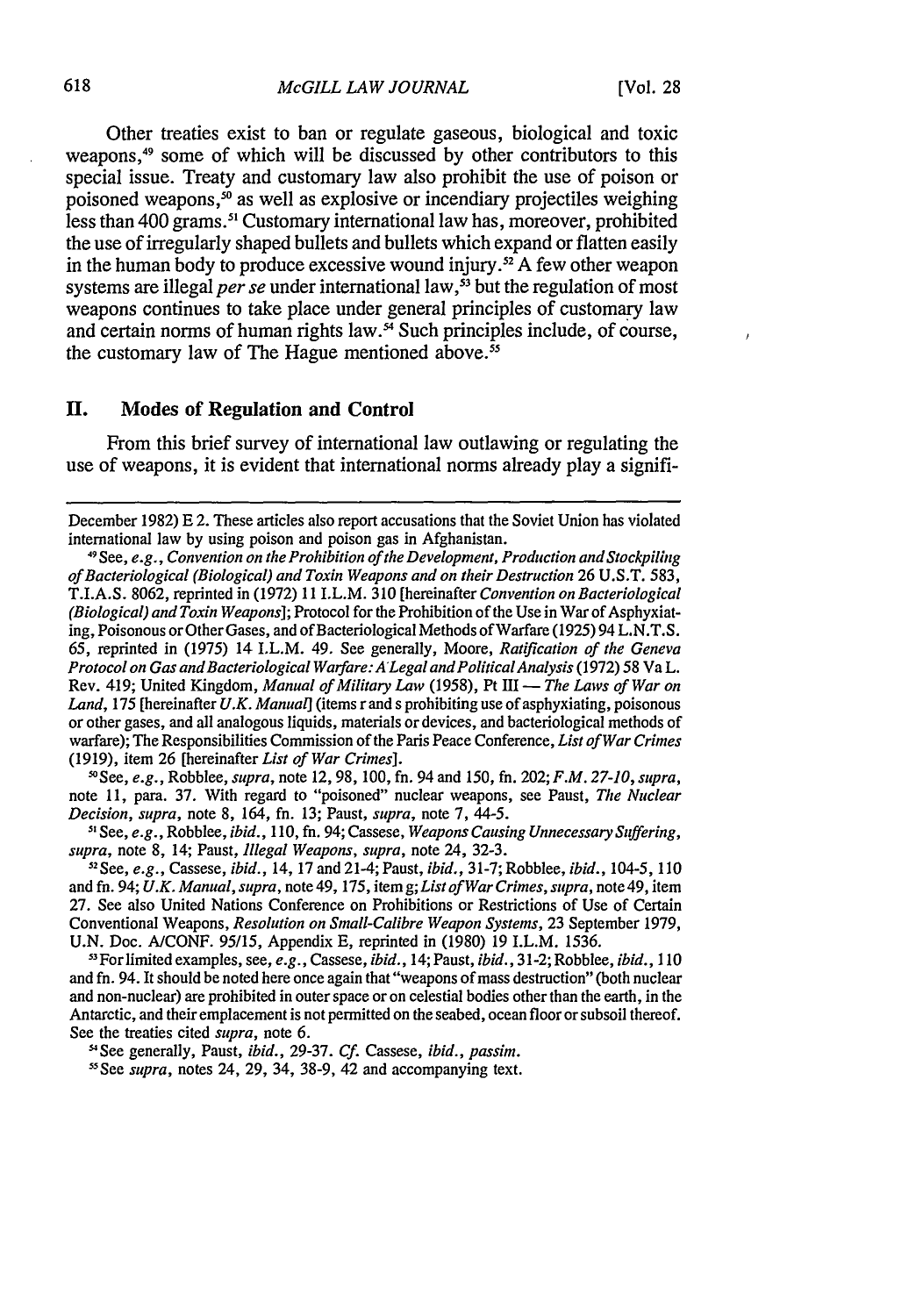cant role in an ongoing process of arms limitation, especially with regard to the control and use of certain conventional weapons. There are basically two types of regulation: (a) the outlawing of specific weapons, weapons characteristics or weapons effects (a so-called *per se* prohibition applicable in all circumstances); $36$  and (b) the prohibition of certain uses of weapons that are otherwise lawful.<sup>57</sup> Obviously, the regulation of general strategies and prohibitions of certain forms of targeting also affect the selection and use of certain weapon systems in various circumstances—for example, the prohibitions against attacks on civilians and the use of any weapon system that will predictably produce indiscriminate or excessive death, injury, suffering, or destruction.

Each of these forms of direct or indirect regulation can be based on treaty or customary law, or, as is often the case, on a combination of the two, as well as on general principles of law recognized by "civilized" nations.<sup>58</sup> This necessary interrelation is exemplified by art. 1, para. 2 of Protocol I to the *Geneva Conventions:*

In cases not covered by this Protocol or by other international agreements, civilians and combatants remain under the protection and authority of the principles of international law derived from established custom, from the principles of humanity and from dictates of public conscience.<sup>59</sup>

Indeed, in weapons regulation, as in any matter of international or domestic law, it is necessary to consider all relevant legal policies at stake for a realistic, comprehensive and policy-serving inquiry to result.<sup>60</sup> For example, as noted above, the regulation of an otherwise legitimate weapon system should be considered in relation to specific use prohibitions contained in treaties such as the 1977 Protocols to the *Geneva Conventions* and the 1980 *Convention on Certain Conventional Weapons,* more general norms contained in the customary laws of armed conflict and norms which form a part of human rights law applicable in all circumstances of peace or war.

The interrelationship between such norms of international law and continuing efforts at disarmament can be seen in relevant disarmament documents. A 1973 General Assembly resolution recognizes such an interconnection when noting:

[Tihe widespread use of many weapons and the emergence of new methods of warfare that may cause unnecessary suffering or are indiscriminate call urgently for efforts by Govern-

See, *e.g.,* sources cited *supra,* notes 1 and 3.

<sup>&#</sup>x27; 6 See, *e.g.,* sources cited *supra,* note 24.

<sup>&</sup>quot;See *ibid.*

<sup>&</sup>quot;See, *e.g., Statute of the International Court of Justice,* art. 38(1).

*<sup>59</sup> Supra,* note 17. On the similar nature of the Martens Clause in the *Hague Convention,* see Paust, *Illegal Weapons, supra, note 24, 31. Cf. Kalshoven, supra, note 18, 204.*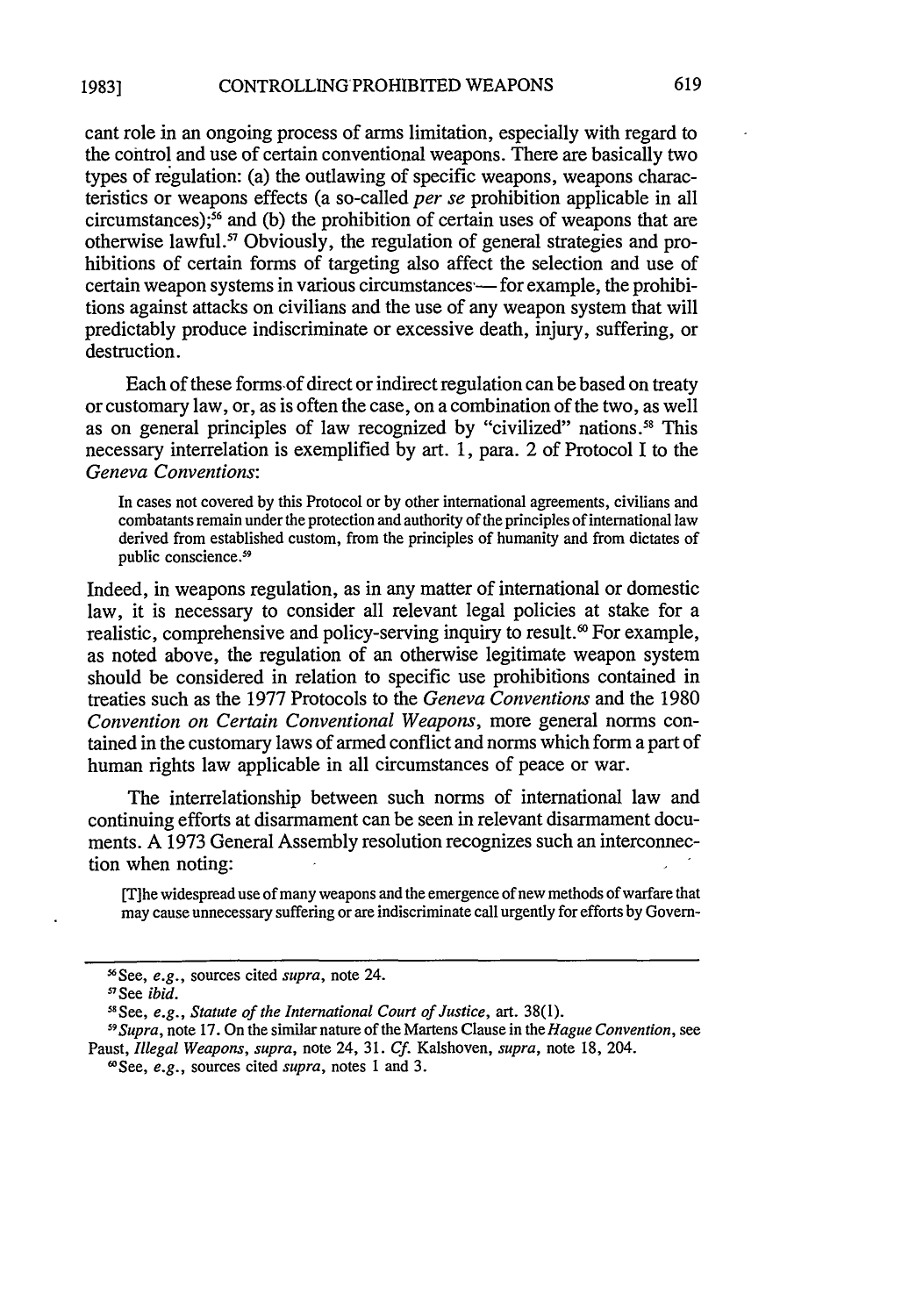ments to seek through possible legal means the prohibition or restriction of the use of such weapons and of indiscriminate and cruel methods of warfare and, if possible, through measures of disarmament, the elimination of specific weapons that are especially cruel or indiscriminate.<sup>6</sup> '

In 1978, the *Final Document* of the United Nations General Assembly First Special Session on Disarmament<sup>62</sup> also reaffirmed the customary law of The Hague while calling for more specific prohibitions of conventional weapon systems that are "excessively injurious, cause unnecessary suffering or have indiscriminate effects."<sup>63</sup> The General Assembly noted, in particular, the forthcoming Conference on Prohibitions or Restrictions of Use of Certain Conventional Weapons 64 and, as part of the United Nations Programme of Action, set priorities in disarmament negotiations as follows:

Priorities in disarmament negotiations shall be: nuclear weapons; other weapons of mass destruction, including chemical weapons; conventional weapons, including any which may be deemed to be excessively injurious or to have indiscriminate effects; and reduction of armed forces.<sup>65</sup>

The 1978 *Final Document* on Disarmament also noted that the 1972 *Convention on Bacteriological (Biological) and Toxin Weapons*,<sup>66</sup> among others, had "been important in limiting certain weapons or eliminating them altogether", but added: "These partial measures have done little to bring the world closer to the goal of general and complete disarmament." <sup>67</sup> For the future, the *Final Document* stressed that "an agreement on elimination of all chemical weapons should be concluded as a matter of high priority" **6** (including a prohibition on the development, production and stockpiling of all chemical weapons);<sup>69</sup> that a convention should eliminate all "radiological"

**<sup>6</sup>**United Nations G.A. Res. 3076, 28 U.N. GOAR, Supp. (No. 30) 15, U.N. Doc. A/9030 (1973). See also Obradovic, *Disarmament and the Law of Armed Conflicts* **-** *A Thorny Problem,* paper presented at Fifth Round Table on Current Problems of International Humanitarian Law, San Remo, Italy (6-9 September 1978); Ramcharan, *Human Rights, Humanitarian Law and Disarmament* **-** *Recent Trends in United Nations Human Rights Organs,* paper presented at Fifth Round Table on Current Problems of International Humanitarian Law, San Remo, Italy (6-9 September 1978). <sup>2</sup>

United Nations G.A. Res. S-10/2, 10 (Special) U.N. GAOR, Supp. (No. 4) 3, U.N. Doc. A/S-10/2 (1978), reprinted in (1978) 17 I.L.M. 1016 [hereinafter *Final Document].*

*<sup>&#</sup>x27;ibid.,* para. 23. See also *Conventional Weapons Convention, supra,* note 25, Preamble (which recognizes the importance of pursuing every effort which may contribute to disarmament).

<sup>&</sup>quot;See *Final Document, ibid.,* para. 86.

*<sup>&#</sup>x27;Ibid.,* para. 45.

*<sup>&#</sup>x27;Supra,* note 49.

*<sup>&#</sup>x27;Final Document, supra,* note 62, para. 17. See also paras 72-3.

*<sup>&</sup>quot;Ibid.,* para. 21. See also paras 45 and 75; Obradovic, *supra,* note 61.

<sup>&#</sup>x27;See *Final Document, ibid.,* para. 75.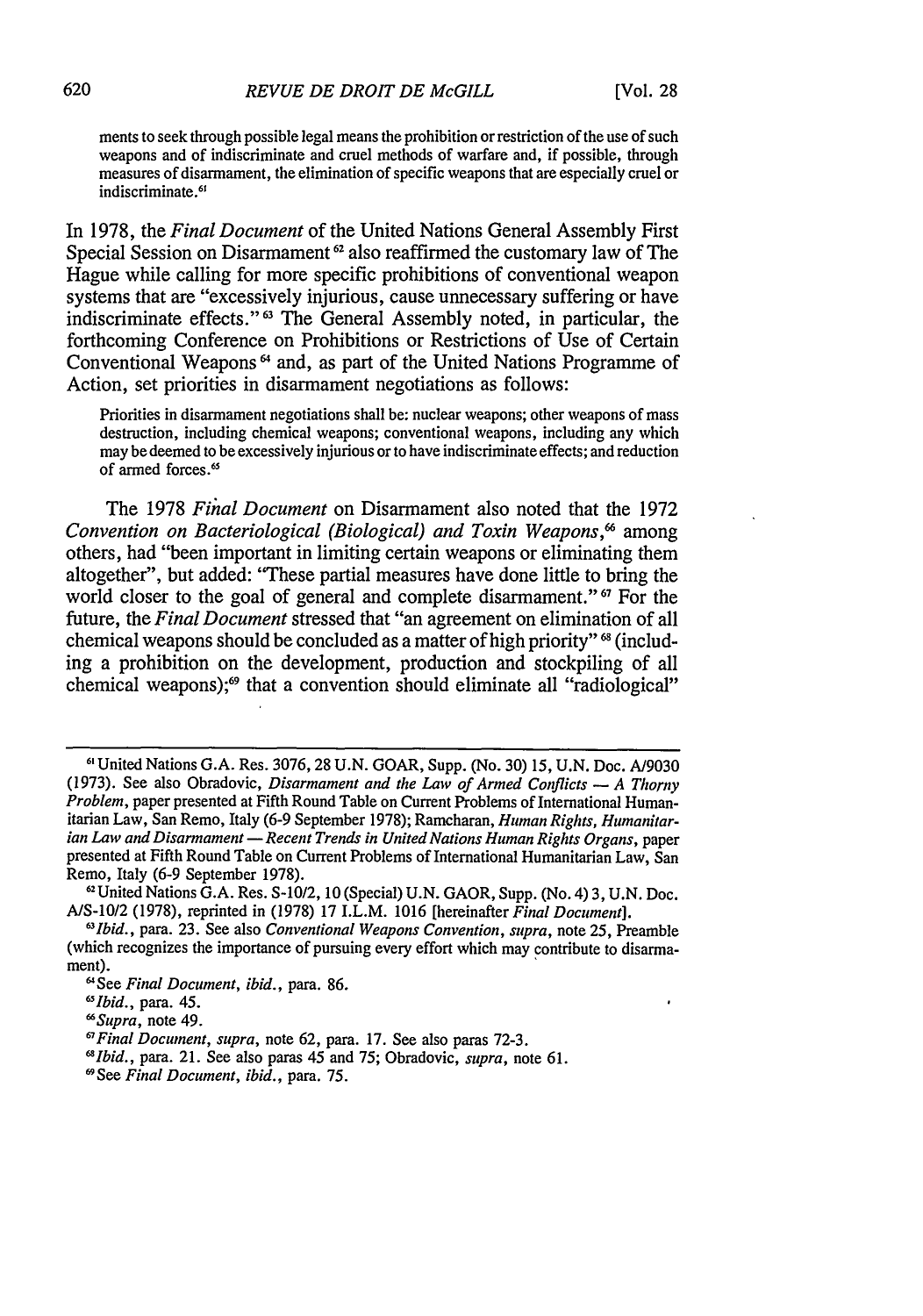#### CONTROLLING PROHIBITED WEAPONS **19831**

weapons;<sup>70</sup> and that the Committee on Disarmament "should keep under review the need for a further prohibition of military or any other hostile use of environmental modification techniques".<sup>71</sup> These developments, should they occur, would be of undoubted help in limiting needless cruelty and in protecting, to a limited extent, our natural resources.

When discussion turns to the control of specific weapon systems, it is apparent that the United States is not interested in the banning of laser weapons<sup>72</sup> which actually could provide more directed and proportionate weapons capabilities. Most unfortunately, the United States risks violating existing international law if it ever uses neutron warheads that are presently being developed for deployment abroad.<sup>73</sup> The United States is keenly interested, however, in a convention eliminating all chemical weapons. Both the United States and the Canadian Governments recently submitted reports to the United Nations voicing their outrage' over the illegal use of chemical weapons in Southeast Asia and Afghanistan. 74 As Eugene Rostow, the United States Representative to the First Committee, stated:

Ending the use of these horrible weapons should be given the highest priority by the international community. Violations of existing legal constraints have a negative impact on the entire arms control atmosphere."

For these reasons, the United States supports the continued efforts of the United Nations Committee on Disarmament to develop a chemical weapons

*<sup>7</sup> Final Document, ibid.,* para. 78. See also *Convention on the Prohibition of Military or Any Other Hostile Use of Environmental Modification Techniques* cited in Vlasic, *supra,* note 6, 140.

<sup>n</sup> See *I.L.A. Report, supra,* note 27, 61 (where the United States Delegation Report notes that laser weapons are not covered by the 1977 Geneva Protocols Additional). It also seems that the 1967 *Outer Space Treaty, supra,* note 6, art. 4, does not prohibit the use of laser weapons in outer space unless they possess the characteristics of prohibited "weapons of mass destruction". See also Matheson, *supra,* note 18, 47. The use of the "moon and other celestial bodies", however, must be "exclusively for peaceful purposes". See *Outer Space Treaty, supra,* note 6, arts 1 and 3. See also Vlasic, *ibid.,* 163-7; and Christol, *supra,* note 6, 47. The use of lasers would also seem not to be prohibited by the 1971 *Seabed Treaty, supra,* note 6, art. 1. Laser guidance systems can even produce more humane results. See Matheson, *supra,* note 18, 30; and Paust, *My Lai and Vietnam, supra,* note 12, 149.

74 See, *e.g.,* sources cited *supra,* note 48 and *infra,* note 75.

75 Rostow, Statement to the 37th Session of the United Nations General Assembly in the First Committee (27 October 1982) 28, U.N. Doc. A/Cl/37/PV. 13. But see Almond, *supra,* note 18, 199-200 (arguing for chemical reprisal capability); Miles, remarks, (1980) 74 Proc. Am. Soc. Int'l L. 211; Solf, remarks, (1978) 72 Proc. Am. Soc. Int'l L. 47-8; and Blix, *supra,* note 24, 48. On the illegality of such reprisals, see Paust, *supra,* note 7, 48.

<sup>7</sup> See *ibid.,* para. 76. On the present illegality of radiation weapons, see Paust, *supra,* note 7, 44.

**<sup>71</sup>** See *supra,* note 7 and accompanying text.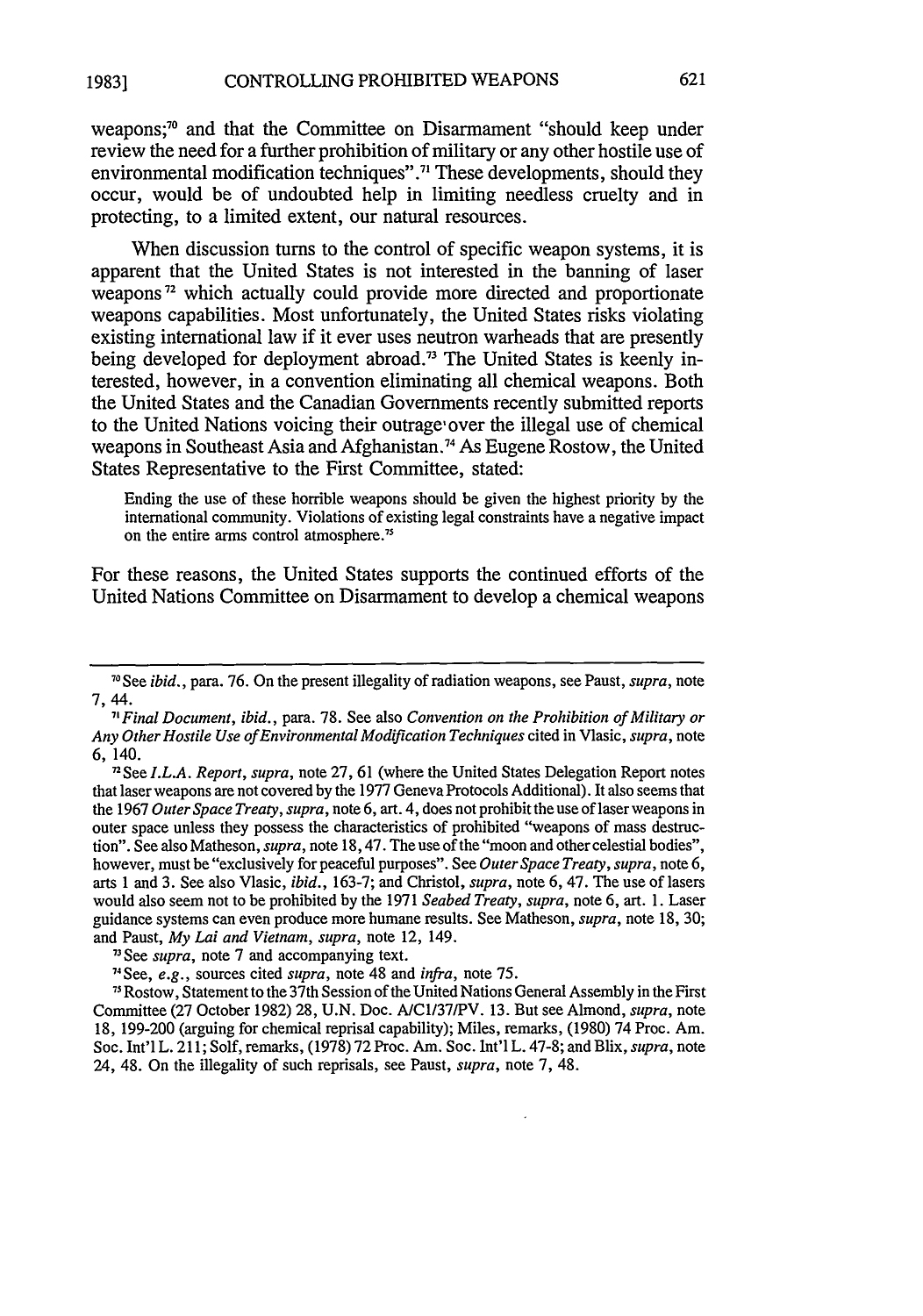convention with effective verification procedures, including "systematic international on-site inspection".76 Subsequent to the publication of the Canadian and American reports, new evidence of the egregious effects produced by Soviet-made chemical weapons in Africa has underlined the urgent need for effective mechanisms to prohibit such weapons and, indeed, all chemical weapons."

Yet, are new treaties needed to govern each specific weapon system? I still think not,<sup>78</sup> although it is evident that specific treaty prohibitions complement general proscriptions contained in both treaty and customary law. As noted previously, effective implementation of present law is far more important than the drafting of new rules of an *ad hoc* nature prohibiting specific types of weapons.<sup>79</sup> This conclusion is especially compelling in view of the fact that specific weapon prohibitions are frequently rendered obsolete by rapid technological developments, with the result that the effort to ban specific weapons is often an effort geared to the past, not an effort to serve human needs and to regulate the battlefields of the future.<sup>80</sup> After recognizing the cogency of this argument, Professor Cassese nevertheless rightly has added the following admonition:

It seems therefore that in order to obviate these shortcomings at least to some extent, the drawing up of lists of specific weapons whose use is forbidden should go hand in hand with the elaboration of a general standard "geared to the future" that is to say a principle capable of covering at least the most blatant cases of inhuman weapons that States are likely to devise.<sup>81</sup>

He also recommended that a "comparison" test be built into the general principle approach in order to cover new weapons.<sup>82</sup>

<sup>76</sup> Rostow, *ibid.,* 28.

<sup>&</sup>quot;See *U.S. Raises Issue of Ethiopian Toxic Arms in U.N.,* The New York Times (9 December 1982) A 11. See also sources cited *supra,* note 48. <sup>7</sup>

<sup>1</sup>See Paust, *supra,* note 36, 162-4.

<sup>&#</sup>x27;9See Paust, *ibid.,* 163-4. See also Aldrich, *supra,* note 20, 143, 146 and 148; Rubin, remarks, (1973) 67 Proc. Am. Soc. Int'l L. 165; Matheson, supra, note 18, 29; Almond, *supra,* note 18, 199. *Cf.* Kalshoven, *supra,* note 36, 159-61. But see Blix, supra, note 20, 167; and Blix, supra, note 24, 34.

<sup>&#</sup>x27;See Paust, *ibid.,* 163; Cassese, *Weapons Causing Unnecessary Suffering,* supra, note 8, 39. But see Blix, *supra,* note 20, 167: "It is no argument that a list of specifically banned weapons will be obsolete in a few years. As new weapons will be developed, we may revise the list."

**<sup>11</sup>** See Cassese, *ibid.,* 39. See also Kalshoven, *supra,* note 36, 161. For an older example of the United States quest for general prohibitions and a Russian effort to seek specific prohibitions, see Cassese, *ibid.,* 21-2 (at the 1899 Hague Conference). See also Paust, *Illegal Weapons, supra,* note 24, 32-3.

<sup>&</sup>lt;sup>82</sup> See Cassese, *ibid.*, 41-2. Of course, general principles always have the "comparison" advantage.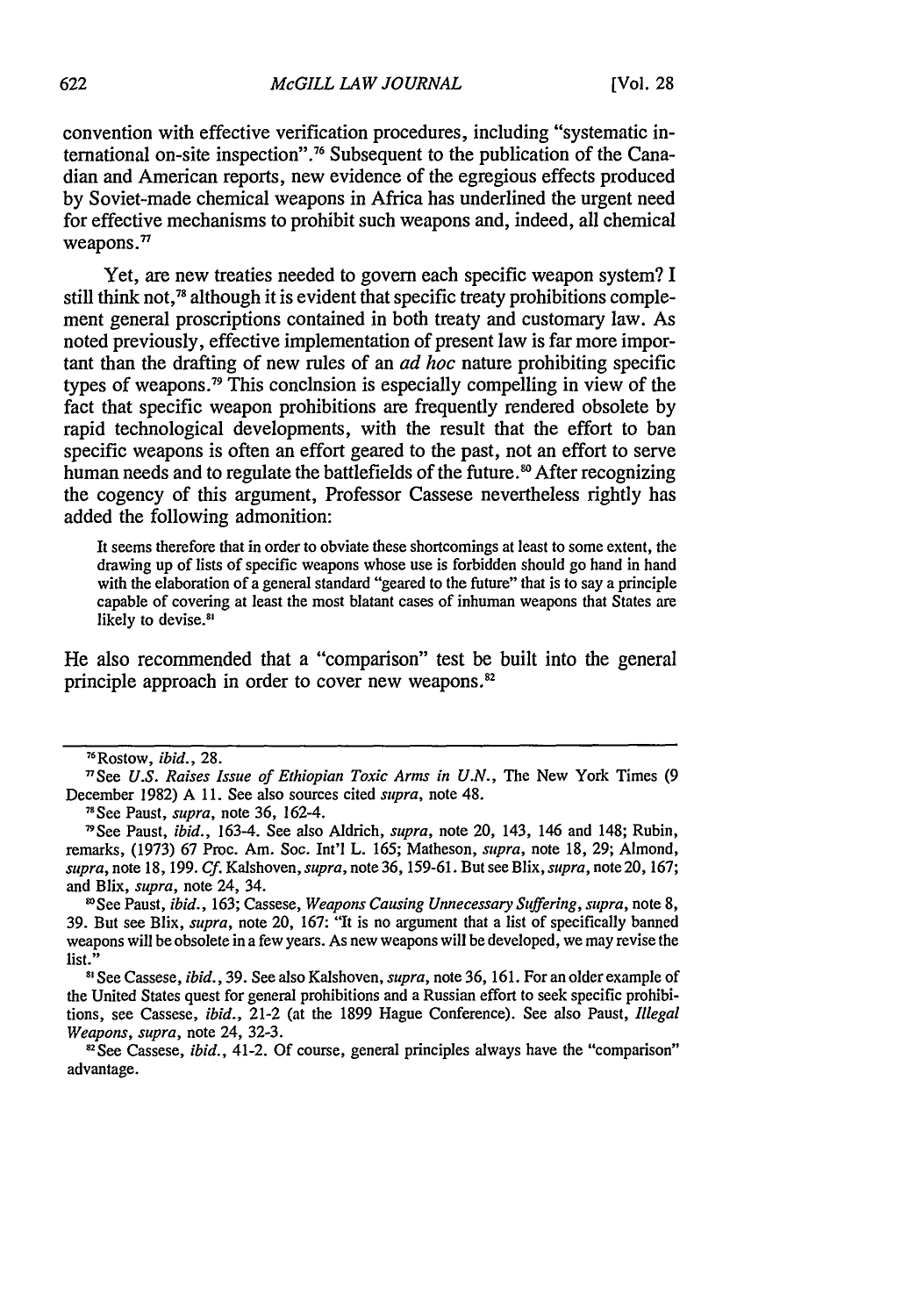General principles, coupled with effective implementary efforts, will often serve better than specific prohibitions to control the development and use of weapons. Yet, early efforts to control such weapons as burning arrows, the crossbow, muskets, and projectiles dropped from balloons demonstrate how futile either approach can be if technological change and new patterns of social expectation dictate contrary results.<sup>83</sup> Additionally, as was noted above, paper prohibitions are far less desirable than the effective implementation of norms that are based upon patterns of widely-shared legal expectation. In any event, an important question remains: How might we develop such patterns of expectation further and, more generally, how might we provide better implementation of international norms proscribing certain weapons or uses of weapons?

## **III.** Toward More Effective Implementation

Obviously, any method for the better implementation of international law and, more specifically, of human rights law can help. The United Nations General Assembly has recognized already certain interconnections between several legal policies at stake (e.g., those relating to peace, security, human survival, self-determination, economic and social development, the rational use of finite earth resources), and the need for disarmament and arms limitation. The General Assembly has failed however to perceive adequately the broader implications of the present state-oriented system and the oppression of authority, self-determination and human rights perpetuated by far too many of the elites who, jointly or separately, control much of the weaponry under consideration.<sup>84</sup>

In sharp contrast, McDougal, Lasswell and Chen have noted in another context that, although a focus on interconnected legal policies is generally apt,

human institutions and practices are, geographically, too state-centered and, functionally, too tradition-bound to make timely responses and adjustments to the accelerating pace and dimensions of change generated by the universalization of science and technology and the ever-increasing global interdependences [of persons everywhere]... . The quality of

<sup>83</sup> With regard to such early attempts at prohibition, see, *e.g.,* Paust, *My Lai and Vietnam, supra,* note 12, 109-10; Paust, *The Nuclear Decision, supra,* note 8, 165 and fn. 17; and Robblee, *supra,* note 12, 98-100. See generally, Rubin, remarks, (1973) 67 Proc. Am. Soc. Int'l L. 164-5.

<sup>&</sup>quot;This lack of perception is evident in the *Final Document* of the United Nations General Assembly First Special Session on Disarmament, *supra,* note 62. **Cf.** Ramcharan, *supra,* note 61, 6, citing U.N. Doc. AIAC. 197/84, paras 19-21 (statement of Costa Rica before subcommission).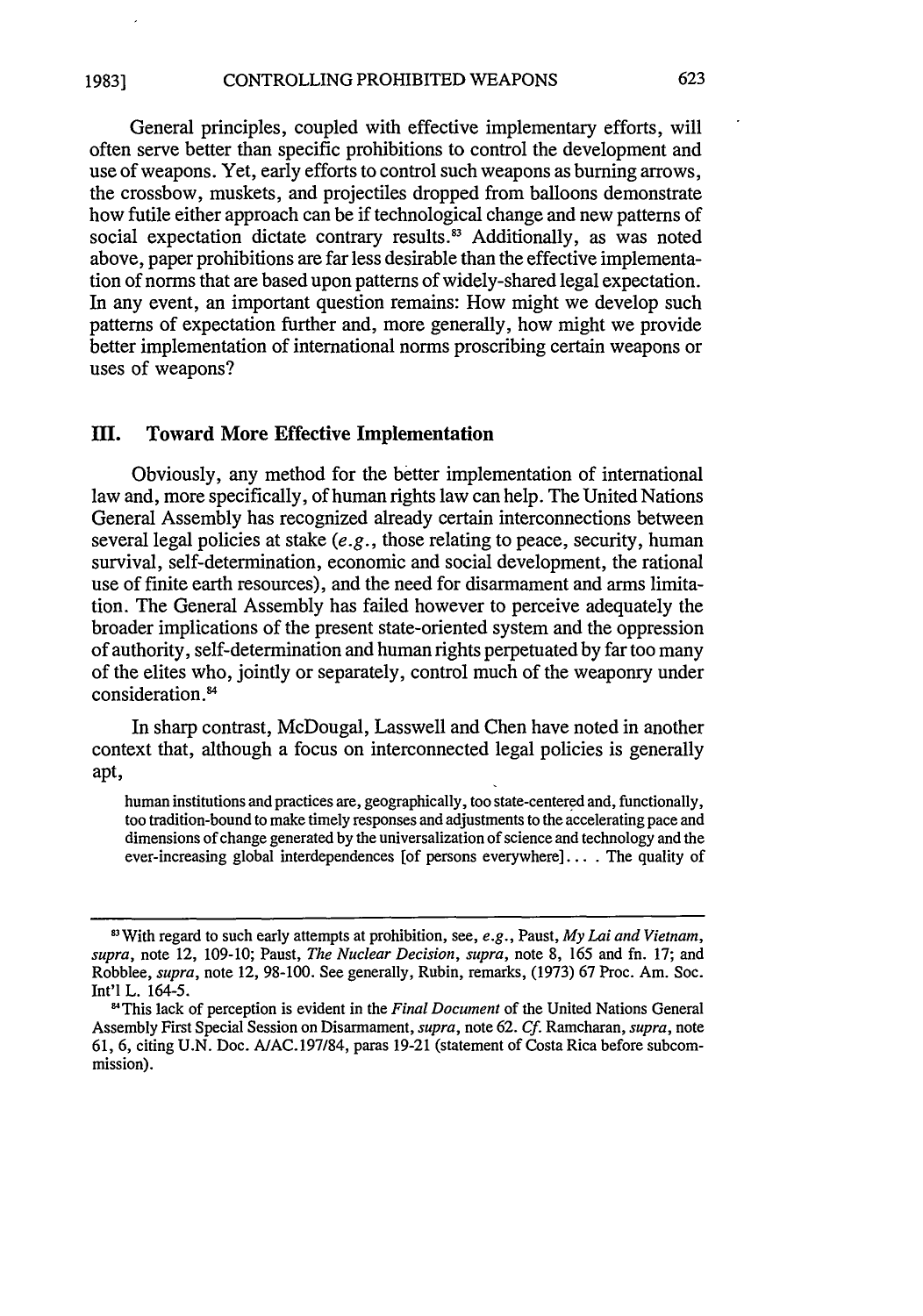transnational interaction has largely been shaped by the pattern of cooperation and coercion among elites representing states of varying sizes, capabilities and orientations."

Further, as stated in a previous study,<sup>86</sup> these authors allege that the unnecessary and inhibiting dominance of state-oriented power processes and of elites controlling such processes, as well as "a bias in favor of perceiving advantages and disadvantages in terms of the individual nation-state", have contributed to "excessive" notions of state sovereignty and power, diverting attention from important issues of authority, human dignity, common interests, complexities of various power processes (including the role of individuals and groups in such processes), and from the design and growth of more useful constitutive processes.<sup>87</sup> If they are even partly correct, the implications of such a recognition for disarmament and arms limitation could prove to be profound. A redirected attention could have a significant impact upon the spiralling tragedy of social violence in an interdependent world. As others, such as Professor Falk, might suggest, a redirected focus might be our only hope.

On a more mundane level, there is still much to be done. One can recognize the need for further agreement on general criteria concerning prohibited weapon uses and effects, and the need for far greater efforts at education, both of the general populace and of potential military combatants."8 Indeed, certain educational efforts are obligatory for the signatories of many of these conventions,<sup>89</sup> and education should prove to be a valuable part of a general sanction process.<sup>90</sup> Still useful as well, is the

7See McDougal, Lasswell & Chen, *supra,* note 1, 44. See also their discussion at xxi, 17-20, 47, 49, 130-2, 181, 438-9, and 443.

**11** See generally, the *FinalDocument* of the United Nations General Assembly First Special Session on Disarmament, *supra,* note 62, paras 15 and 99-108 (setting forth the need for and the various types of implementary responses); *Conventional Weapons Convention, supra,* note **25,** art. 6; Protocol I to the *Geneva Conventions, supra,* note 17, art. 19.

<sup>89</sup> See sources cited *ibid*. On the need for education, see generally, the Symposium on *Coping With International Conflicts* (1982) 13 Ga J. Int'l & Comp. L.; Draper, *The Implementation of the Geneva Conventions of 1949 and the Additional Protocols of 1978* (1979) 164 Recueil des cours 9, 23 and 29; Draper, *The Ethical and Juridical Status of Constraints in War* (1972) 55 Mil. L. Rev. 169, 183-4; Levie, remarks, (1980) 74 Proc. Am. Soc. Int'l L. 148-9; Parks, remarks, (1980) 74 Proc. Am. Soc. Int'l L. 149-50; Walker, remarks, (1980) 74 Proc. Am. Soc. Int'l L. 151; and Paust, *An International Structure for Implementation of the 1949 Geneva Conventions: Needs andFunction Analysis* (1974) 1 Yale Stud. World Pub. Ord. 148, 169, 181, 193, 201-2, and 204.

9"See sources cited *ibid.;* and Paust, *supra,* note 14, 445-8.

<sup>&</sup>lt;sup>25</sup> McDougal, Lasswell & Chen, *supra*, note 1, 44. These authors pursue a similar analysis at 118, 183-4 and 369-70. For general background, see McDougal, Lasswell & Chen's formulation of "The Global Constitutive Process of Authoritative Decision", commencing at 161, and the discussions at 179 and 431.

<sup>16</sup>See Paust, *Human Rights, supra,* note 1, 248-9.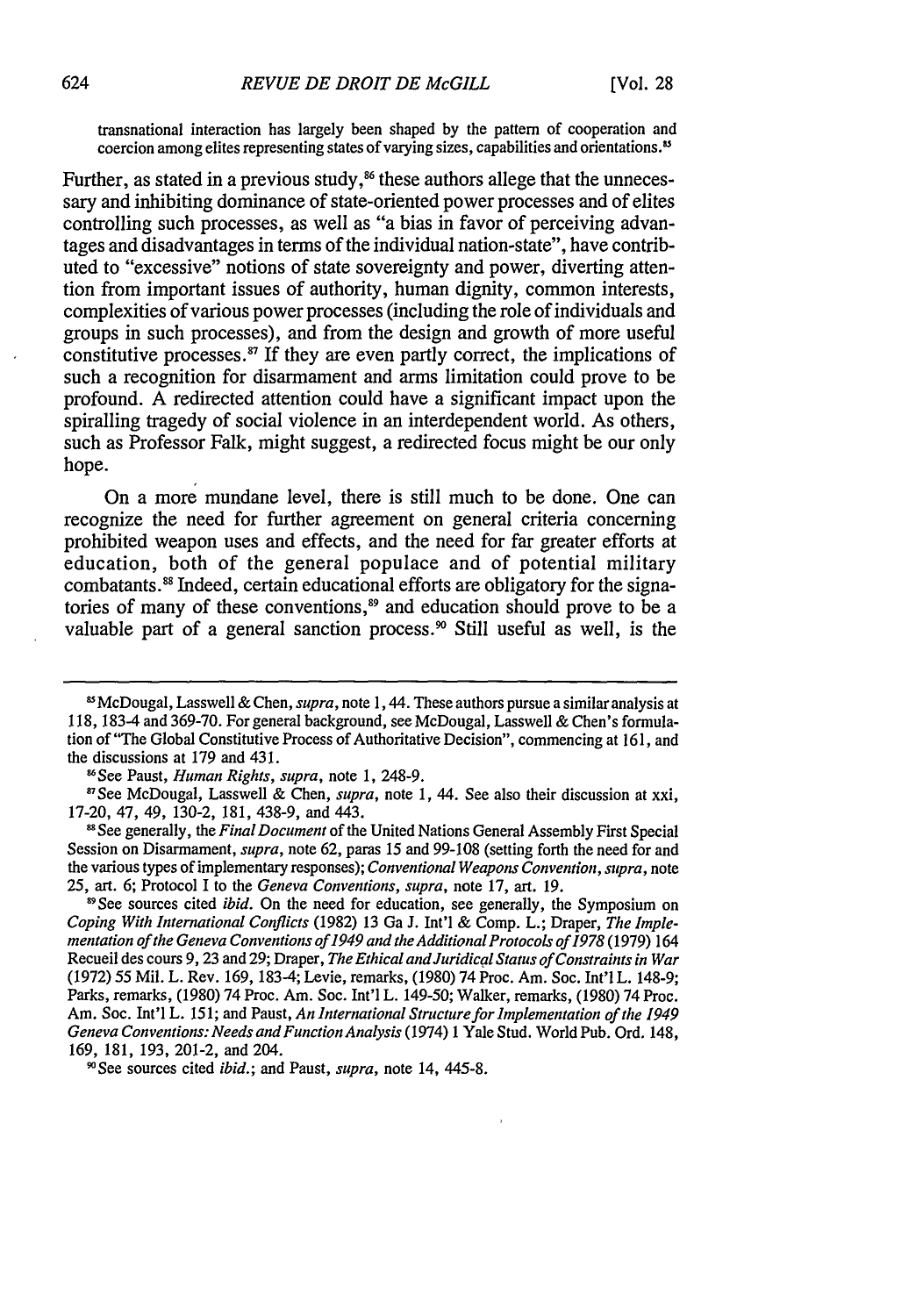development **by** various military organizations of "rules of engagement" and of training programs designed to aid in education and to assure greater compliance with relevant rules of international law in actual battle conditions.<sup>9</sup> '

**A** greater effort must also be made to study the wound, effects and lethality of certain weapon systems and to extract needed information from private industries in the United States and elsewhere.<sup>92</sup> As part of such an effort, there is a need to share information and to develop national<sup>93</sup> and international  $94$  testing services that engage in a complete testing of governmental weapon systems as well as weapons and ammunition sought to be marketed **by** private industries in the country of manufacture or abroad. Article **36** of Protocol I to the *Geneva Conventions* actually compels the creation or continuation of a national testing service **by** providing:

In the study, development, acquisition or adoption of a new weapon, means or method of warfare, a High Contracting Party is under an obligation to determine whether its employment would, in some or all circumstances, be prohibited **by** this Protocol or **by** any other rule of international law applicable to the High Contracting Party.

The last clause of the article is obviously important for integrated studies of weapon effects and relevant norms of human rights, laws of armed conflict and other international law. The same Protocol provides further for the creation of an International Fact-Finding Commission that could prove to be highly beneficial in promoting the control and humane use of weapons.<sup>95</sup>

The Protocol also provides for nation state monetary responsibility that can serve as a useful catalyst for future litigation and, thus, for more direct involvement of private individuals and groups in the overall regulation of illegal weapons and the illegal use of weapons.96 **Of** course, such responsibil-

**<sup>91</sup>** See, e.g., sources cited *supra,* note **89;** Paust, *supra,* note **36, 162;** and Protocol I to the *Geneva Conventions, supra,* note **17,** art. **82** (use of legal advisors for advice and instruction).

**<sup>92</sup>See** Paust, *supra,* note **7,** 41-3; and Paust, *Illegal Weapons, supra,* note 24, **26** and fn. 24, **23-9, 37,** and 54. See also Paust, *Dumdum Bullets and "Objective" Scientific Research- The Need for a Configurative Approach to Decision* **(1978) 18** Jurimetrics **J. 268.**

<sup>9&</sup>quot;See Paust, *supra,* note **7,** 41-2. See also Blix, *supra,* note 24, **33;** Matheson, *supra,* note **18, 27;** Matheson, *supra,* note **36, 156;** and Robblee, *supra,* note 12, **108.**

<sup>&</sup>quot;See Paust, *ibid.,* 42-3. See also Blix, *supra,* note 20, **156;** Delessert, *supra,* note **18, 37;** Cassese, *Weapons Causing Unnecessary Suffering, supra,* note **8, 37;** *I.L.A. Report, supra,* note **27, 63** (noting the **1979** Conference Resolution calling for further national and international research); and Paust, *supra,* note **89, 192-3, 195** and **216.**

<sup>9&</sup>quot;See Protocol **I** to the *Geneva Conventions, supra,* note **17,** art. **90.** See also Kalshoven, *supra,* note **18, 147-8;** and Paust, *supra,* note **89, 196-200.**

<sup>&</sup>quot;See Protocol **I,** *ibid.,* art. **91.** See also Paust, *supra,* note **7,** 41 and 45-6; Paust, *Human Rights, supra,* note 1,243, fn. **79;** and Paust, *Litigating Human Rights: A Commentary on the Comments* **(1981)** 4 Hous. **J.** Int'l L. **81.** See generally, Paust, *ibid.,* **197-200** and 218.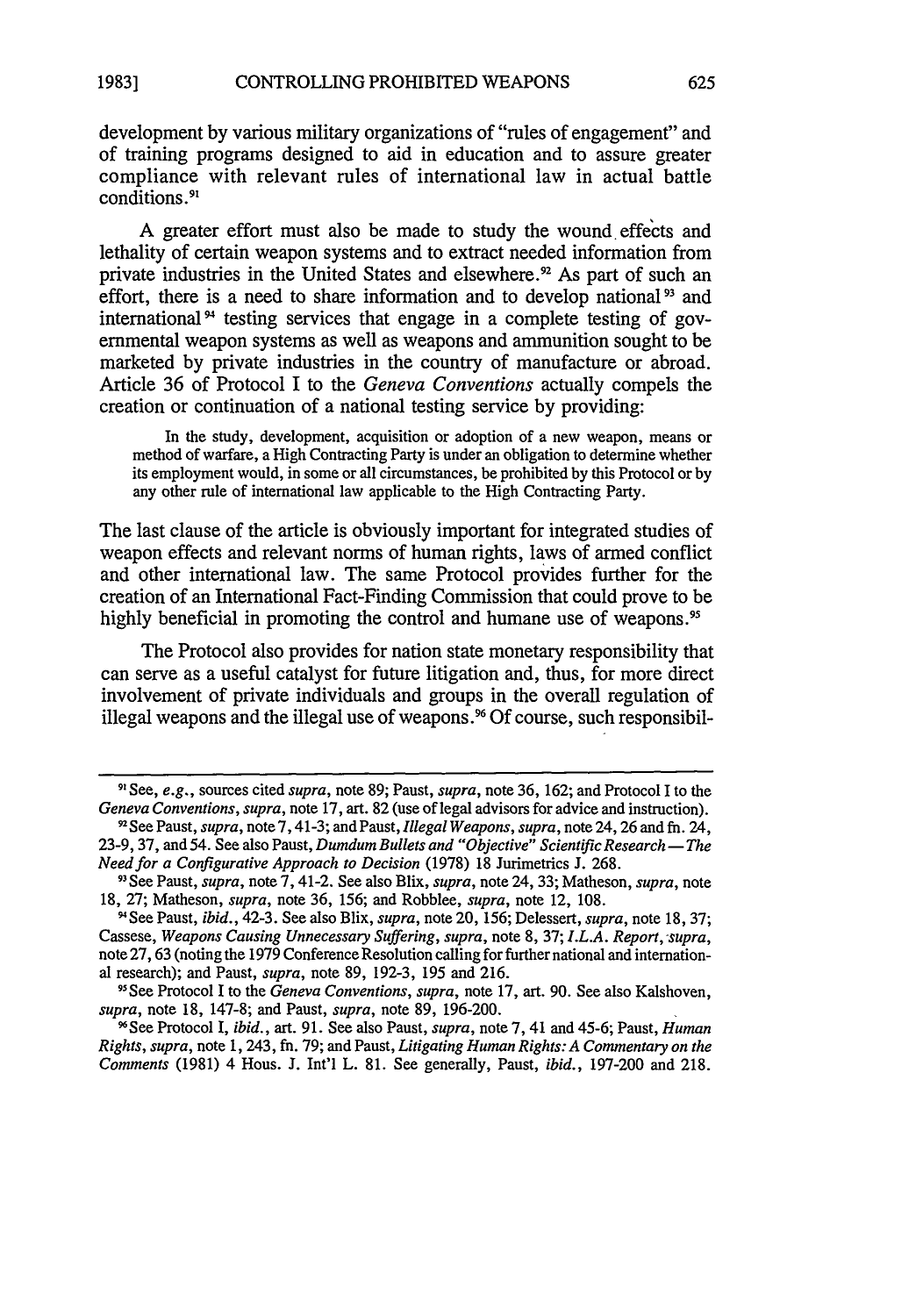ity can also lead to governmental suits or claims before the International Court of Justice, regional human rights courts and domestic courts. State-to-state claims, resulting in arbitration or commission decisions may also be pressed. If a foreign government or official violating international law is sued in the courts of the United States, the otherwise inhibiting doctrines of sovereign immunity and act of state should provide no defense.<sup>97</sup>

Additionally, the Geneva Protocol, like so many other humanitarian treaties and like customary international law, provides for criminal sanctions. Thus, the use of illegal weapons or ammunition and the illegal use of weapons in time of armed conflict is a war crime, punishable like any other international crime.98 To carry out treaty responsibilities concerning such criminal activity, nation states should also assure that domestic criminal sanctions are possible under relevant domestic statutes.<sup>99</sup> Further, all states should create similar criminal restraints on the use of illegal weapons or ammunition and the illegal use of weapons in times of relative peace. In some cases, such a criminal prosecution is already possible under existing domestic legislation designed to secure civil and human rights **100** and to prevent certain strategies of terrorism.

More generally, there is an urgent need for all states to prohibit the manufacture,<sup>101</sup> sale, exportation,<sup>102</sup> importation, distribution, and use of any weapons and ammunition that are illegal under international law. As noted in a previous discussion,

it seems highly desirable for... government[s] to serve both... [their] arms control and human rights policies by banning the development, sale and use of weapons that are illegal per se under international law and by suspending the development, sale and use of weapons of questionable legality until appropriate determinations can be made as to their legality.

International human rights law also provides for such state responsibility, including the responsibility to take reasonable corrective actions to avoid serious violations of human rights.

"See generally, Paust & Blaustein, *ibid.,* 22-30.

<sup>100</sup> See Paust, *supra*, note 7, 43.

<sup>101</sup> See Robblee, *supra*, note 12, 118, 148; Paust, *Illegal Weapons*, *supra*, note 24, 35-6 and 54.

<sup>102</sup> See Final Document of the United Nations General Assembly First Special Session on Disarmament, *supra,* note 62, paras 22, 85 and 88; and Paust, *supra,* note 7, 3948. On possible export restraints in the U.S., see Tarr, *Human Rights andArms TransferPolicy* (1979) 8 Den. J. Int'l L. & Pol. 573.

<sup>&</sup>lt;sup>9</sup> See, e.g., Paust, *Federal Jurisdiction Over Extraterritorial Acts of Terrorism and Nonimmunity of Foreign Violators oflnternational Law Under the FSIA and the Act of State Doctrine* (1983) 23 Va J. Int'l L. 191; and Paust, *Human Rights, supra,* note 1, 242-4.

<sup>98</sup> See, *e.g.,* Protocol I to the *Geneva Conventions, supra,* note 17, arts 85-7; Paust & Blaustein, *supra,* note 14, 20-31; D. Zillman, A. Blaustein, *et al.,* eds, *The Military in American Society* **-** *Cases and Materials* (1978); and Rubin, remarks, (1980) 74 Proc. Am. Soc. Int'l L. 192, 194. See generally, Paust, *supra,* note 7, 43.